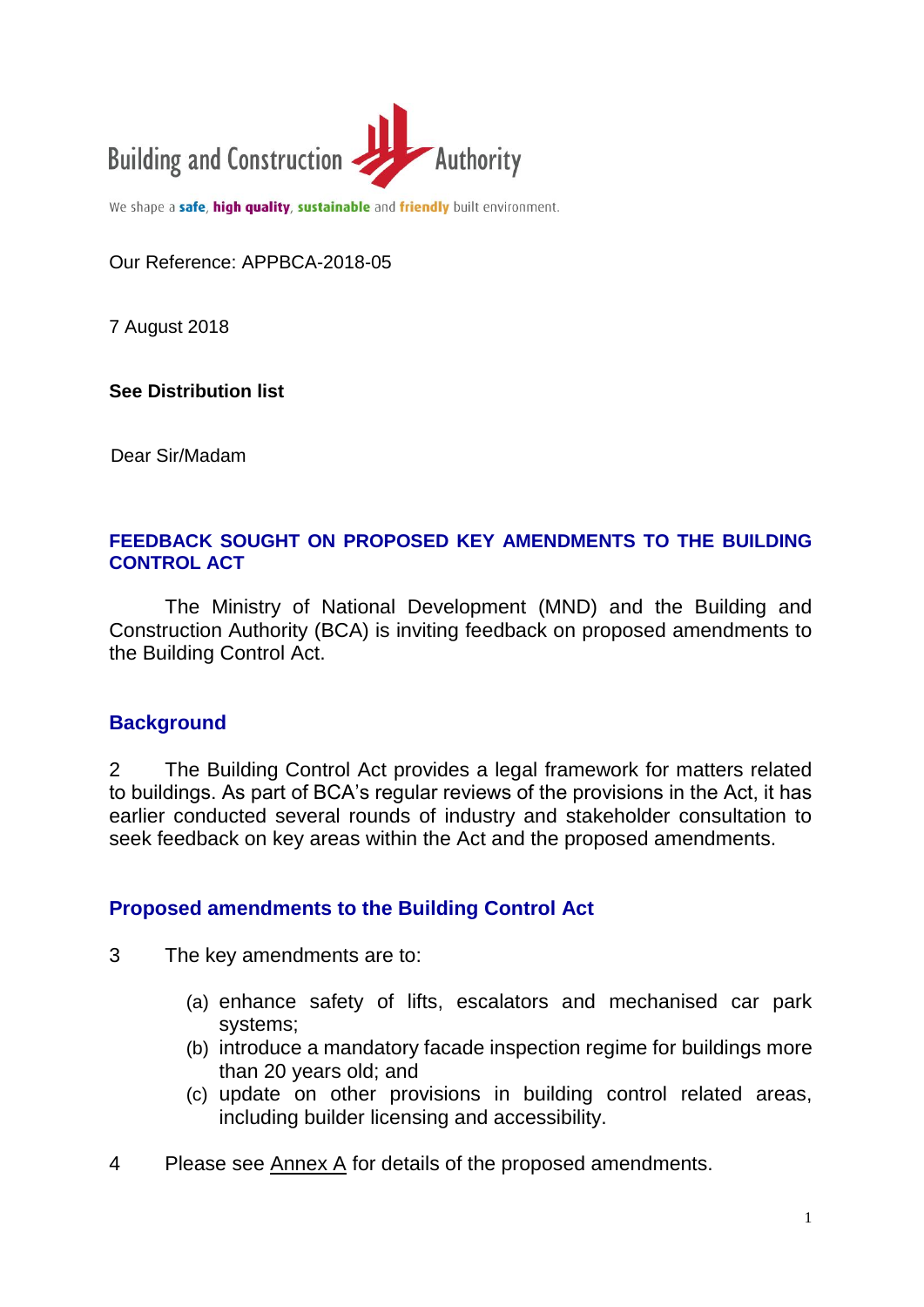5 This will be the final consultation to gather feedback on the proposed amendments to the Act. Feedback from the earlier rounds of consultation have been taken into account in drafting the proposed Building Control (Amendment) Bill. [Note: The proposed amendments are released only for the purpose of a consultation and should not be used for decisions made by contractual parties, adjudicators or authorised nominating bodies, as they may not represent the final legislative changes.]

## **Consultation Details**

6 The consultation to the proposed amendments will start on 7 Aug 2018 and end on 28 Aug 2018 (12 noon).

7 Members of the public can send their views through post or email, to reach the following address by the deadline:

By post: Building Plan and Policies Department Building Plan and Management Group Building and Construction Authority 52 Jurong Gateway Road #10-01 Singapore 608550

By email: Email: bca\_bcbillconsult@bca.gov.sg

Yours faithfully

ER. PUNITHAN SHANMUGAM **DIRECTOR** BUILDING PLAN AND POLICIES DEPARTMENT BUILDING PLAN AND MANAGEMENT GROUP for COMMISSIONER OF BUILDING CONTROL

52 Jurong Gateway Road #11-01 Singapore 608550 Tel: 1800 3425222 Email: bca\_enquiry@bca.gov.sg www.bca.gov.sg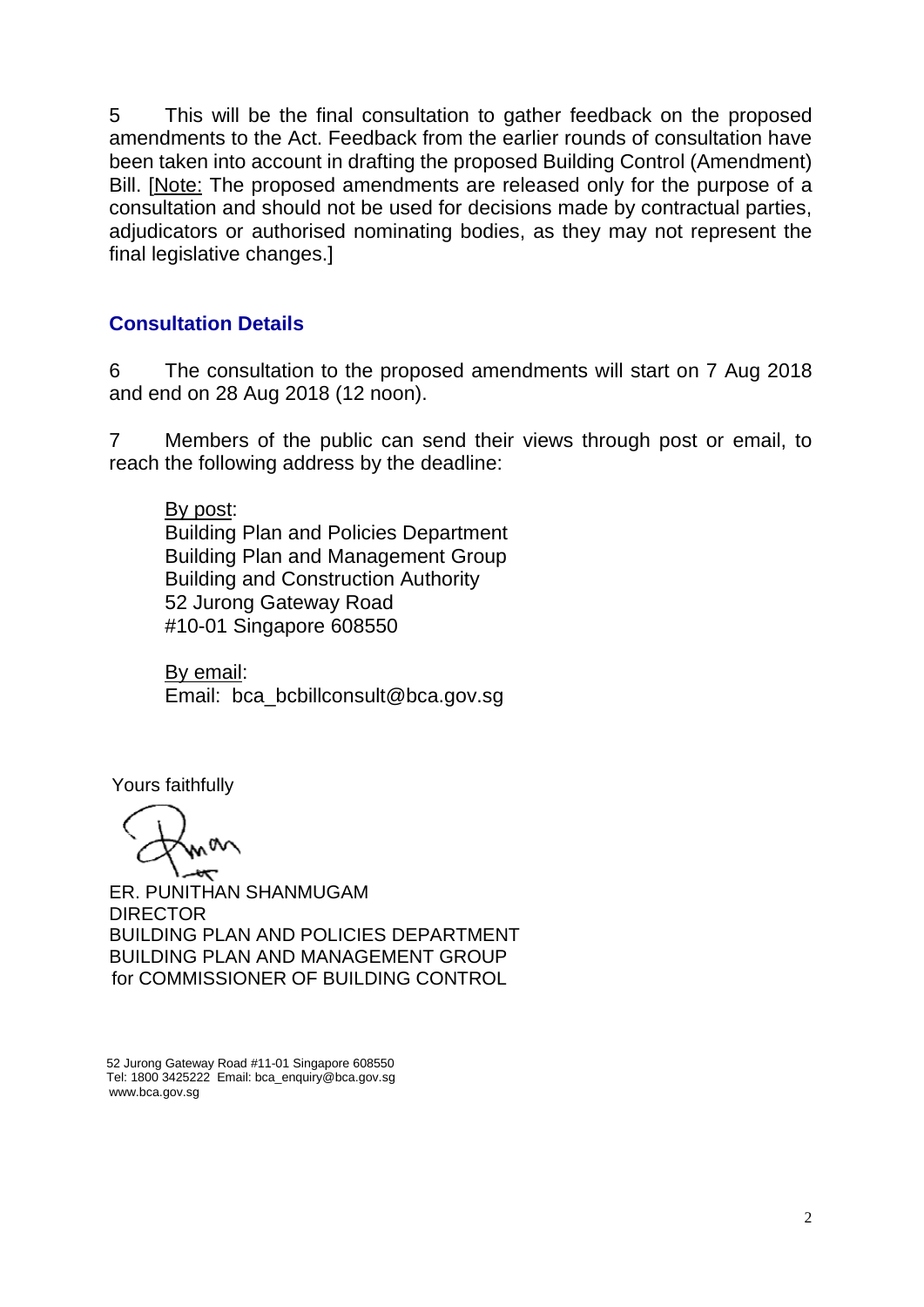# **ANNEX A LIST OF PROPOSED AMENDMENTS TO THE BUILDING CONTROL ACT 2018**

### **Part (A) – Lift and Escalator Safety**

*To enhance the safety of lifts and escalators, and to help the industry raise its capabilities. The key proposed amendments are as follows:*

| <b>No</b> | <b>Item</b>                      | <b>Proposed Amendment</b>                                                                                                                                                                                                                                                                                                                                                                                                                                                                                                                                                                                                                                                                                                                                                                                                                                                                                                                                                                                                                                                                                                                          | <b>Rationale/Comments</b>                                                                                                                                                                                                                                                                                                                                                                                                                                                                                                                                                                                                                                                                                                                                                                                                                                                                                                              |
|-----------|----------------------------------|----------------------------------------------------------------------------------------------------------------------------------------------------------------------------------------------------------------------------------------------------------------------------------------------------------------------------------------------------------------------------------------------------------------------------------------------------------------------------------------------------------------------------------------------------------------------------------------------------------------------------------------------------------------------------------------------------------------------------------------------------------------------------------------------------------------------------------------------------------------------------------------------------------------------------------------------------------------------------------------------------------------------------------------------------------------------------------------------------------------------------------------------------|----------------------------------------------------------------------------------------------------------------------------------------------------------------------------------------------------------------------------------------------------------------------------------------------------------------------------------------------------------------------------------------------------------------------------------------------------------------------------------------------------------------------------------------------------------------------------------------------------------------------------------------------------------------------------------------------------------------------------------------------------------------------------------------------------------------------------------------------------------------------------------------------------------------------------------------|
| 1         | Plans of lifts and<br>escalators | Formal submission and approval of plans<br>No one is allowed to carry out any lift or escalator works (i.e. lift or escalator installation or<br>major alteration or replacement works) before the Commissioner of Building Control has<br>approved the plans of the lift or escalator. The developer must apply for such approval with<br>the submission of plans that have been reviewed and certified by a qualified person.<br>Procedures and requirements for the following will be added to the Building Control Act to<br>facilitate the plan approval process:<br>application for plan approval<br>(a)<br>deviations from approved plans<br>(b)<br>lapsing or revocation of approval of plans<br>(c)<br>(d)<br>modification or waiver of requirements.<br>For lifts, as part of plan approval, type testing certificates are required to be submitted.<br>These certificates will have to be issued by recognised technically competent bodies, after<br>they have carried out type testing for the specified lift safety components and the entire lift<br>model. The technically competent bodies will be prescribed in the Regulations. | Currently, there is no specific requirements to<br>require submissions of plans for lifts and<br>escalators for approval although Authorised<br>Examiners are required to be engaged to certify<br>compliance of the equipment with the relevant<br>code and standard at the commissioning stage.<br>This provision will allow the design of lifts and<br>escalators to be evaluated at an earlier stage for<br>compliance.<br>(Note: The various provisions for plan<br>submission and approval for lifts and escalators<br>are similar to the existing provisions for<br>submission and approval of plans for building<br>works.)<br>A type testing regime is proposed, similar to that<br>required in the European Union where such<br>practices, based on EN 81-20 standards, are well<br>established and widely used. The type testing<br>regime will ensure that specified safety<br>components and the equipment are adequately |
|           |                                  |                                                                                                                                                                                                                                                                                                                                                                                                                                                                                                                                                                                                                                                                                                                                                                                                                                                                                                                                                                                                                                                                                                                                                    | tested. The type testing regime will ensure that                                                                                                                                                                                                                                                                                                                                                                                                                                                                                                                                                                                                                                                                                                                                                                                                                                                                                       |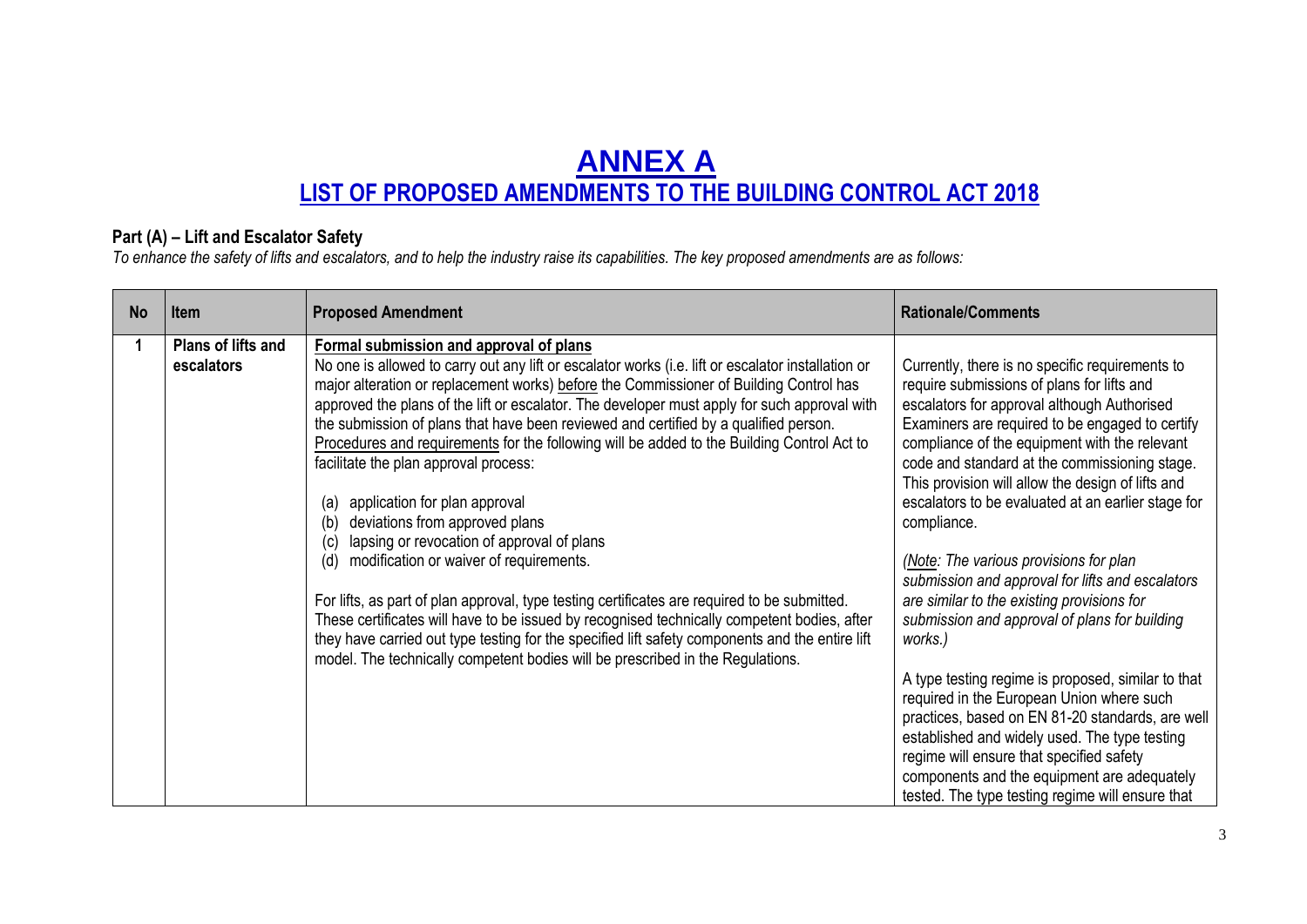| <b>No</b> | <b>Item</b>                       | <b>Proposed Amendment</b>                                                                                                                                                                                                                                                                                                                                                                                 | <b>Rationale/Comments</b>                                                                                                                      |
|-----------|-----------------------------------|-----------------------------------------------------------------------------------------------------------------------------------------------------------------------------------------------------------------------------------------------------------------------------------------------------------------------------------------------------------------------------------------------------------|------------------------------------------------------------------------------------------------------------------------------------------------|
|           |                                   |                                                                                                                                                                                                                                                                                                                                                                                                           | specified safety components and the equipment<br>are adequately tested.                                                                        |
|           | Design stage                      |                                                                                                                                                                                                                                                                                                                                                                                                           |                                                                                                                                                |
| 2         | <b>Stakeholders and</b><br>duties | The stakeholders and their duties during the design stage are:                                                                                                                                                                                                                                                                                                                                            | To provide clarity on stakeholders' duties,<br>responsibilities and accountability.                                                            |
|           |                                   | (a) Developer<br>Every developer of lift or escalator works must appoint an installation contractor who<br>will carry out the lift or escalator works during the installation stage, and an<br>appropriate qualified person to review and certify the plans. The developer is to make<br>an application to the Commissioner of Building Control for approval of the plans for lift<br>or escalator works. | To set out the duties of a developer during the<br>design stage.                                                                               |
|           |                                   | (b) General builder<br>Where the lift or escalator works are part of any building works and if the developer<br>does not appoint the appropriate qualified person, the general builder carrying out<br>those building works must make the appointment. The builder may also apply to the<br>Commissioner of Building Control for approval of lift or escalator works on the<br>developer's behalf.        | The builder is allowed to make the appointment<br>of the qualified person for lift and escalator works<br>that are part of the building works. |
|           |                                   | Installation contractor<br>(c)<br>The installation contractor is to provide the plans for the lift or escalator works to the<br>appointed qualified person for his review and certification.<br>For lifts, the installation contractor is to provide the type test reports (components and<br>product test reports) and certificates for the qualified person's review and endorsement.                   | To set out the duties and responsibilities of the<br>installation contractor during the design stage.                                          |
|           |                                   | (d) Qualified person<br>The qualified person must -                                                                                                                                                                                                                                                                                                                                                       | To set out the duties and responsibilities of the<br>qualified person during the design stage.                                                 |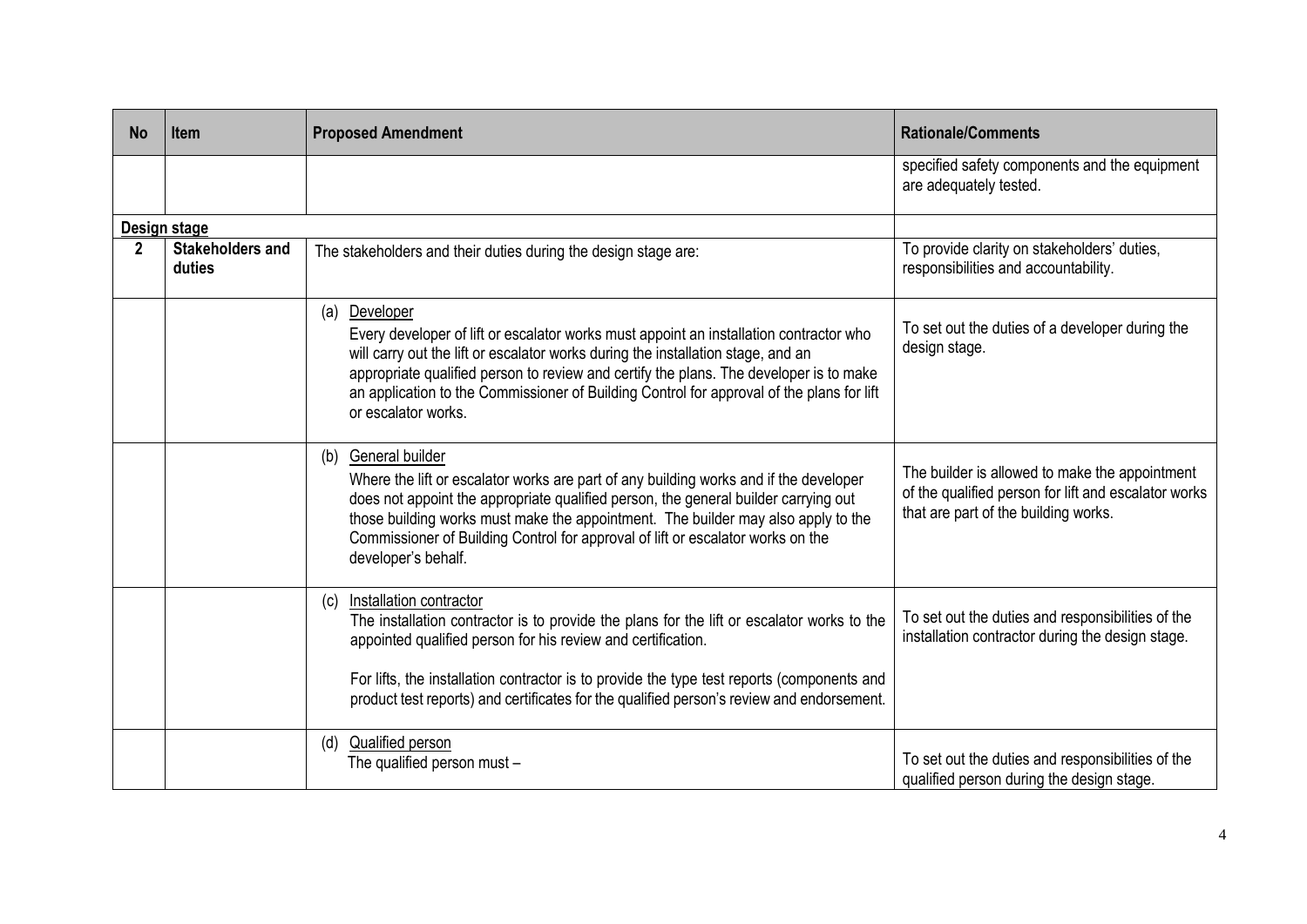| <b>No</b> | <b>Item</b>                       | <b>Proposed Amendment</b>                                                                                                                                                                                                                                                                                                                                                                                                                   | <b>Rationale/Comments</b>                                                                                                                                                                                                                                                                                                         |
|-----------|-----------------------------------|---------------------------------------------------------------------------------------------------------------------------------------------------------------------------------------------------------------------------------------------------------------------------------------------------------------------------------------------------------------------------------------------------------------------------------------------|-----------------------------------------------------------------------------------------------------------------------------------------------------------------------------------------------------------------------------------------------------------------------------------------------------------------------------------|
|           |                                   | review and certify the plans of lift or escalator works; and<br>$\bullet$<br>for lifts, ensure that type test reports (components and product test reports) and<br>certificates provided by the installation contractor are correct for the design and<br>specifications submitted with the plans, endorse these type test reports and<br>certificates, and submit them with the plans to BCA for approval                                  |                                                                                                                                                                                                                                                                                                                                   |
|           | <b>Installation stage</b>         |                                                                                                                                                                                                                                                                                                                                                                                                                                             |                                                                                                                                                                                                                                                                                                                                   |
| 3         | <b>Stakeholders and</b><br>duties | The stakeholders and their duties during the installation stage are:                                                                                                                                                                                                                                                                                                                                                                        |                                                                                                                                                                                                                                                                                                                                   |
|           |                                   | Developer<br>(a)<br>Every developer of lift or escalator works must appoint an appropriate qualified person<br>to supervise the carrying out of the lift or escalator installation works.                                                                                                                                                                                                                                                   | To set out the duties of a developer during the<br>installation stage.                                                                                                                                                                                                                                                            |
|           |                                   | (b) General builder<br>Where the lift or escalator works are part of any building works and if the developer<br>does not appoint the appropriate qualified person, the general builder carrying out<br>those building works must make the appointment.                                                                                                                                                                                      | The builder is allowed to make the appointment<br>of the qualified person for lift and escalator works<br>that are part of the building works.                                                                                                                                                                                    |
|           |                                   | <b>Qualified person</b><br>(c)<br>During the installation stage, the qualified person must:<br>supervise and certify the lift or escalator installation works; and<br>for lifts, ensure the components and the entire lift installed correspond to the type<br>test reports and certificates submitted with the plans                                                                                                                       | To set out the duties and responsibilities of the<br>qualified person during the installation stage.                                                                                                                                                                                                                              |
|           |                                   | <b>Lift and escalator inspector</b><br>(d)<br>A new stakeholder called the "lift and escalator inspector" will be introduced. The<br>inspector may be appointed by the qualified person to assist in supervising the<br>carrying out of lift or escalator installation works. He has to meet prescribed<br>qualifications and requirements, and be accredited with the Building and Construction<br>Authority or a prescribed organisation. | To set out duties and responsibilities of the new<br>lift and escalator inspector during the installation<br>stage. The role of the lift and escalator inspector<br>vis-à-vis the qualified person is similar to that of<br>the qualified site supervisor vis-à-vis the qualified<br>person who appointed him for building works. |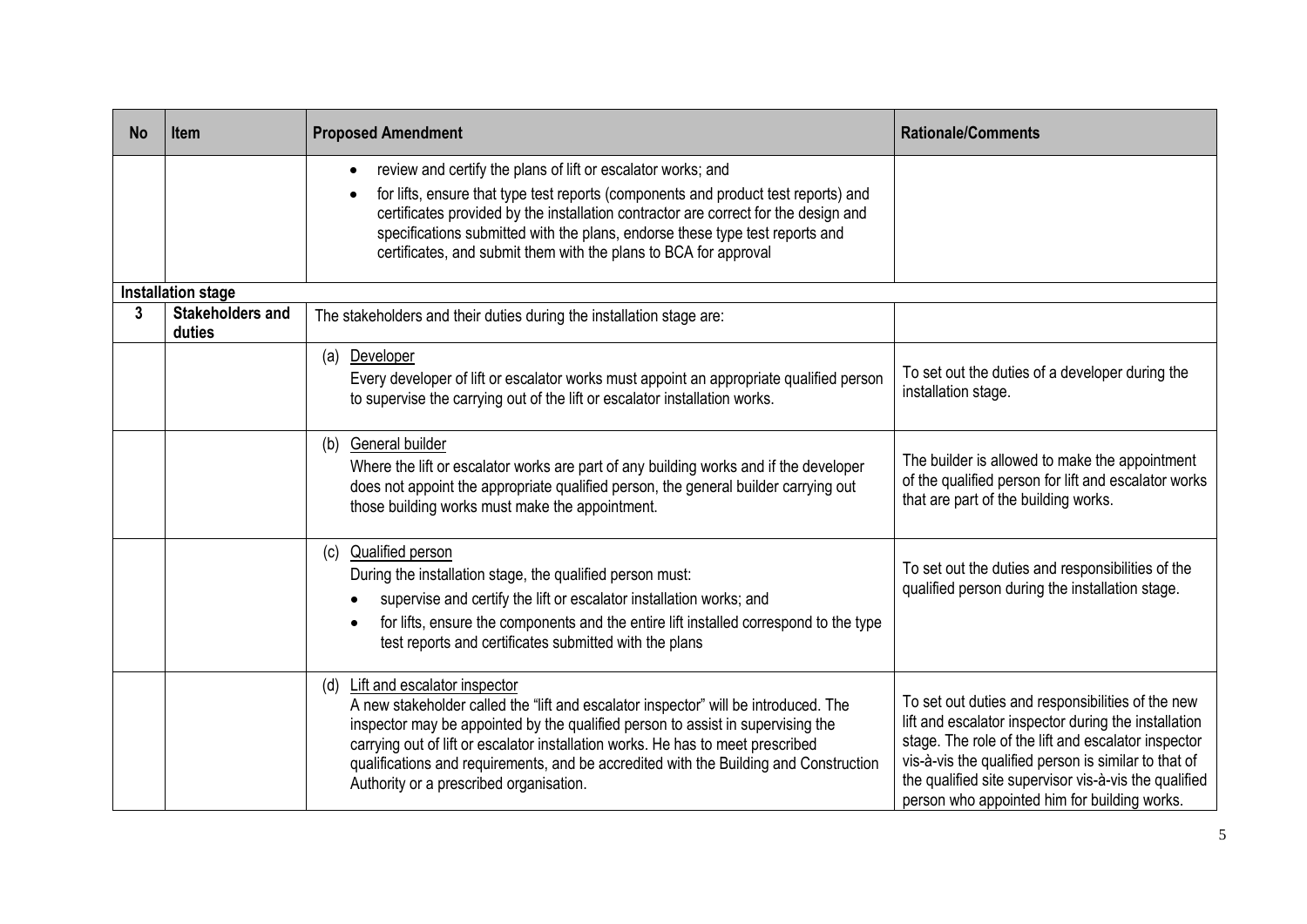| <b>No</b> | <b>Item</b>                            | <b>Proposed Amendment</b>                                                                                                                                                                                                                                                                                                                                                                                              | <b>Rationale/Comments</b>                                                                                  |
|-----------|----------------------------------------|------------------------------------------------------------------------------------------------------------------------------------------------------------------------------------------------------------------------------------------------------------------------------------------------------------------------------------------------------------------------------------------------------------------------|------------------------------------------------------------------------------------------------------------|
|           |                                        |                                                                                                                                                                                                                                                                                                                                                                                                                        |                                                                                                            |
|           |                                        | Installation contractor<br>(e)<br>The installation contractor is responsible for carrying out the lift or escalator installation<br>works in accordance with the provisions of the Act, its regulations and the plans<br>approved by the Commissioner of Building Control.                                                                                                                                             | To set out duties and responsibilities of the<br>installation contractor during the installation<br>stage. |
|           |                                        | The installation contractor must have and be assisted by a prescribed number of<br>supervisors working under his direction.                                                                                                                                                                                                                                                                                            |                                                                                                            |
|           |                                        | In addition, the installation contractor must ensure that his workers satisfy the minimum<br>prescribed certification or qualifications in order to carry out the works independently.                                                                                                                                                                                                                                 |                                                                                                            |
|           |                                        | The installation contractor of the lift or escalator is also required to rectify any safety-<br>related defects in the lifts and escalators imported by them, once they become aware of<br>any such defects, and notify the Commissioner of Building Control of such defects. This<br>duty applies throughout the lifecycle of the lift or escalator, including latent defects that<br>are found during its operation. |                                                                                                            |
|           | <b>Testing and commissioning stage</b> |                                                                                                                                                                                                                                                                                                                                                                                                                        |                                                                                                            |
| 4         | <b>Stakeholders and</b><br>duties      | The stakeholders and their duties during the testing and commissioning stage are:                                                                                                                                                                                                                                                                                                                                      |                                                                                                            |
|           |                                        | (a) Developer<br>Every developer of lift or escalator works must appoint -<br>an appropriate qualified person to supervise the carrying out of the testing and<br>commissioning; and<br>an installation contractor to carry out the testing and commissioning.                                                                                                                                                         | To set out the duties of a developer during the<br>testing and commissioning stage.                        |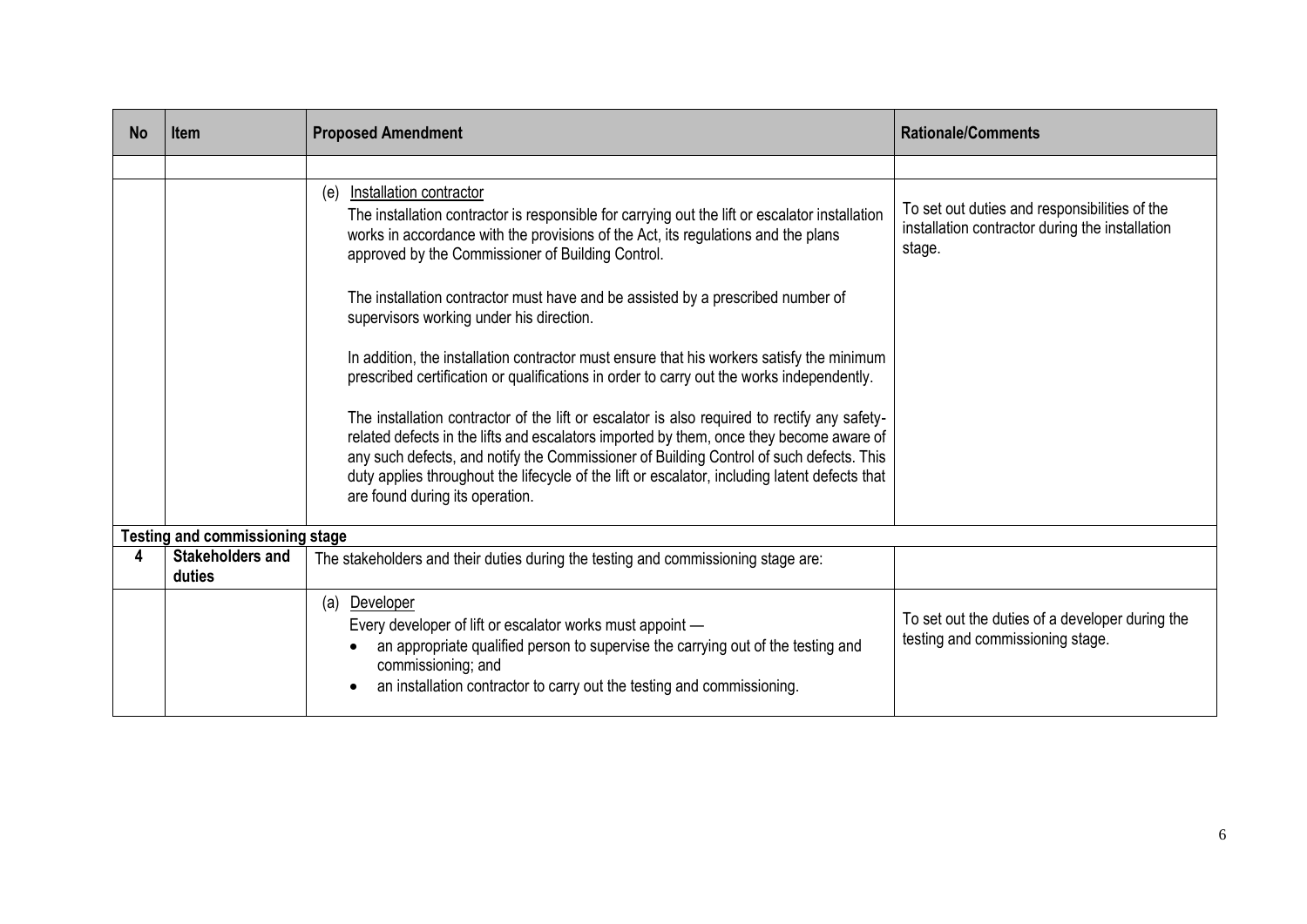| <b>No</b> | <b>Item</b>                       | <b>Proposed Amendment</b>                                                                                                                                                                                                                                                                                                                                                                                                                                          | <b>Rationale/Comments</b>                                                                                                                      |  |  |
|-----------|-----------------------------------|--------------------------------------------------------------------------------------------------------------------------------------------------------------------------------------------------------------------------------------------------------------------------------------------------------------------------------------------------------------------------------------------------------------------------------------------------------------------|------------------------------------------------------------------------------------------------------------------------------------------------|--|--|
|           |                                   | (b) General builder<br>Where the lift or escalator works are part of any building works and the developer<br>does not appoint the appropriate qualified person, the general builder carrying out<br>those building works must make the appointment.                                                                                                                                                                                                                | The builder is allowed to make the appointment<br>of the qualified person for lift and escalator works<br>that are part of the building works. |  |  |
|           |                                   | (c) Qualified person<br>During the testing and commissioning stage, the qualified person must<br>supervise and certify the testing and commissioning; and<br>for lifts, confirm that the type test reports and certificates submitted with the plans<br>are valid when the first Permit to Operate is issued                                                                                                                                                       | To set out the duties and responsibilities of the<br>qualified person during the testing and<br>commissioning stage.                           |  |  |
|           |                                   | Lift and escalator inspector<br>(d)<br>The qualified person may appoint a lift or escalator inspector to assist him in<br>supervising the carrying out of the testing and commissioning.                                                                                                                                                                                                                                                                           | To set out duties and responsibilities of the lift<br>and escalator inspector during the testing and<br>commissioning stage.                   |  |  |
|           |                                   | <b>Installation contractor</b><br>(e)<br>The installation contractor is responsible for carrying out testing and commissioning in<br>accordance with the provisions of the Act, its regulations and the plans of the lift or<br>escalator works approved by the Commissioner of Building Control. He must also<br>ensure that, for lifts, the type test reports and certificates submitted with the plans are<br>valid when the first Permit to Operate is issued. | To set out duties and responsibilities of the<br>installation contractor during the testing and<br>commissioning stage.                        |  |  |
|           | Maintenance stage                 |                                                                                                                                                                                                                                                                                                                                                                                                                                                                    |                                                                                                                                                |  |  |
| 5         | <b>Stakeholders and</b><br>duties | The stakeholders and their duties during the maintenance stage are below. The majority of<br>the provisions are existing ones ported over from the Building Maintenance and Strata<br>Management (Lift, Escalator and Building Maintenance) Regulations 2016. The provisions<br>not in the Regulations are indicated as <i>[New]</i>                                                                                                                               |                                                                                                                                                |  |  |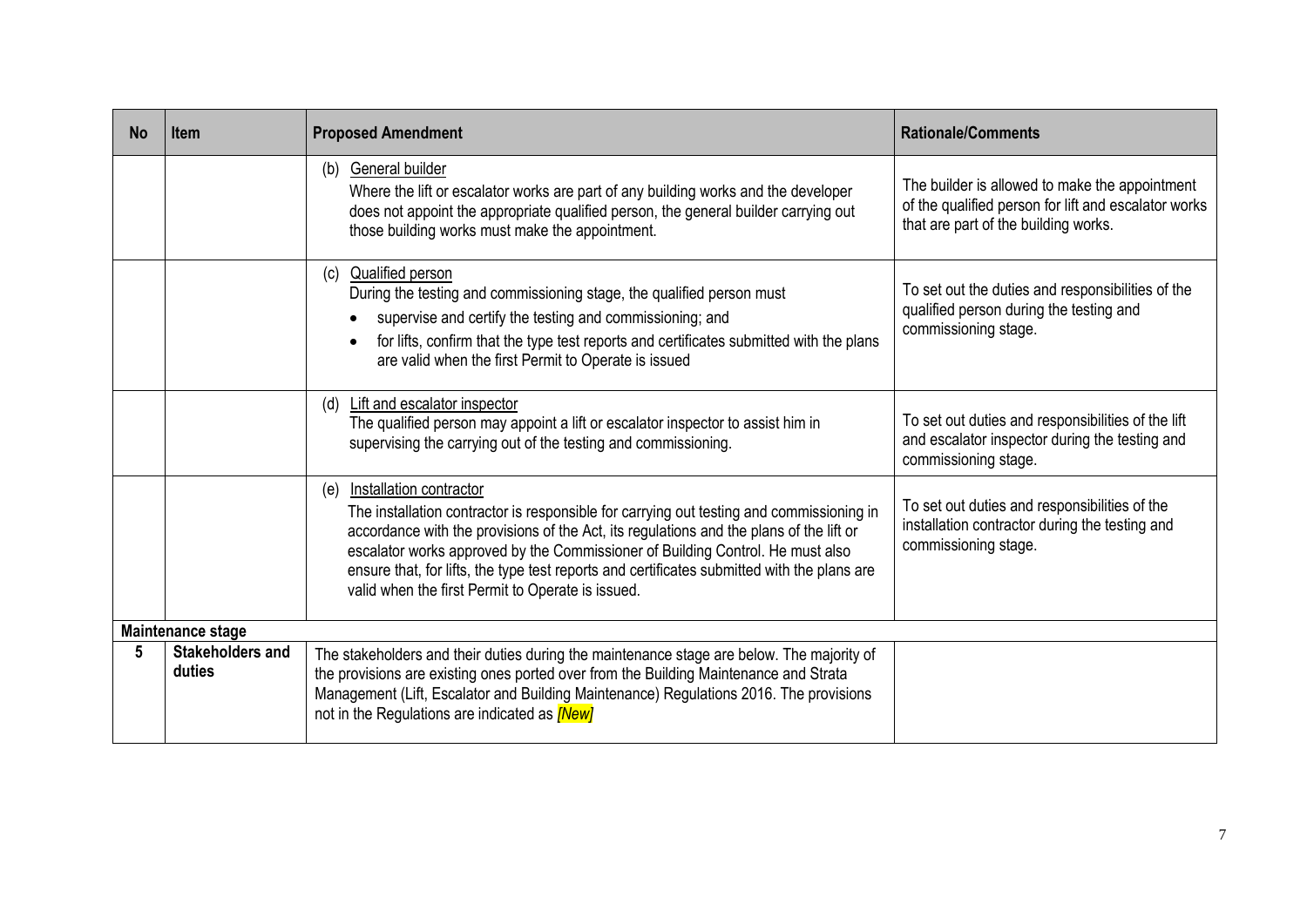| <b>No</b> | <b>Item</b> | <b>Proposed Amendment</b>                                                                                                                                                                                                                                                                                                                                                                                                                                                                                                                                                                                                                                                                                                                                                                                                                                                                                                                                                                                                                                                                                                                                                                                                                                                                                                                                                                                                                                                                                                                                                                                                                                                                                                                                                     | <b>Rationale/Comments</b>                                                                                                                                                                                                                                                                                                                                                                                |
|-----------|-------------|-------------------------------------------------------------------------------------------------------------------------------------------------------------------------------------------------------------------------------------------------------------------------------------------------------------------------------------------------------------------------------------------------------------------------------------------------------------------------------------------------------------------------------------------------------------------------------------------------------------------------------------------------------------------------------------------------------------------------------------------------------------------------------------------------------------------------------------------------------------------------------------------------------------------------------------------------------------------------------------------------------------------------------------------------------------------------------------------------------------------------------------------------------------------------------------------------------------------------------------------------------------------------------------------------------------------------------------------------------------------------------------------------------------------------------------------------------------------------------------------------------------------------------------------------------------------------------------------------------------------------------------------------------------------------------------------------------------------------------------------------------------------------------|----------------------------------------------------------------------------------------------------------------------------------------------------------------------------------------------------------------------------------------------------------------------------------------------------------------------------------------------------------------------------------------------------------|
|           |             | (a) Owner<br>During the operation of a lift or escalator, the owner must engage a service contractor<br>to carry out maintenance works. The owner is also responsible to ensure that annual<br>examination, inspection and testing is carried out by the service contractor under the<br>supervision of a qualified person. It is the duty of the qualified person to ensure that<br>the annual examination, inspection and testing is carried out in accordance with the<br>requirements.<br><b>[New]</b> While the service contractor is responsible for maintaining the lifts and<br>escalators in accordance with the requirements, we will make it clear that the owner<br>must ensure that maintenance is carried out at a frequency prescribed in the<br>regulations. In addition, when parts are required for replacement/repair for the proper<br>maintenance of lifts and escalators, the owner must do his due diligence to ensure<br>that the replacement/repair is carried out by service contractor. If there is a change in<br>the service contractor, the owner must notify the Commissioner.<br>[New] At all times, the owner of a lift or escalator must not do anything to the lift or<br>escalator that would cause it to become non-compliant with any prescribed<br>requirements or standard that is applicable to that lift or escalator.<br><b>[New]</b> The Commissioner of Building Control may also require the owner of a lift or<br>escalator to carry out (at the owner's cost) such examination, inspection, test, check or<br>audit of the lift or escalator at such time or at such frequency, to ascertain the<br>compliance of the lift or escalator with all relevant requirements under the Building<br>Control Act and its Regulations. | These provisions are duties for the owner of a lift<br>or escalator, to ensure the proper maintenance<br>of lifts and escalators. The owner shall have the<br>duty and responsibility to initiate the maintenance<br>as per the requirements. The duty to carry out<br>the maintenance in accordance with the<br>prescribed requirements, relevant code or<br>standard lies with the service contractor. |
|           |             | (b) Qualified person<br>During the maintenance stage, the qualified person must supervise and certify the<br>annual examination, inspection and testing.                                                                                                                                                                                                                                                                                                                                                                                                                                                                                                                                                                                                                                                                                                                                                                                                                                                                                                                                                                                                                                                                                                                                                                                                                                                                                                                                                                                                                                                                                                                                                                                                                      | To set out the duties and responsibilities of the<br>qualified person during the maintenance stage.                                                                                                                                                                                                                                                                                                      |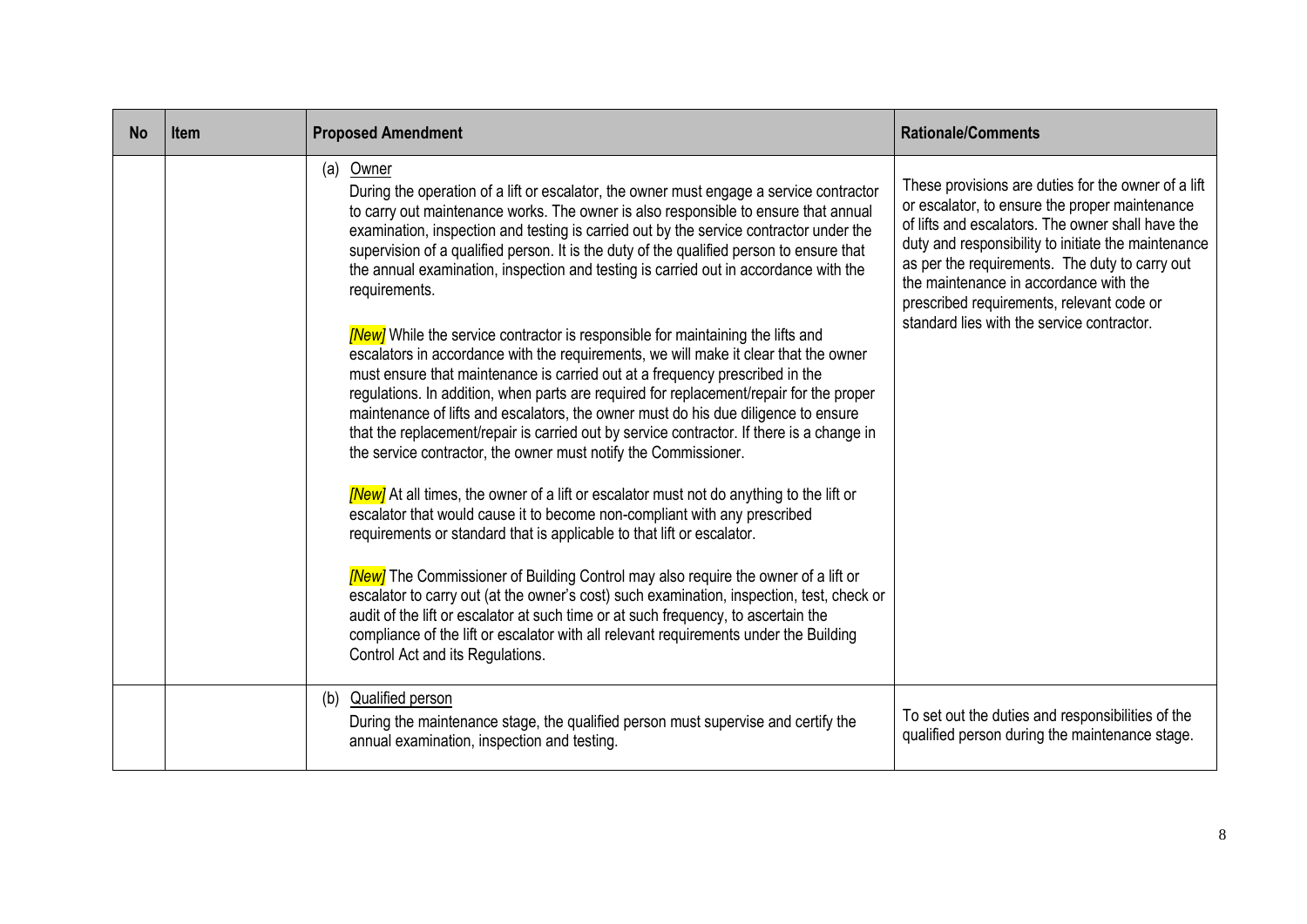| <b>No</b> | <b>Item</b>                                                       | <b>Proposed Amendment</b>                                                                                                                                                                                                                                                                                                                                                                                                                                                                                                                                                                                                                                                                                                                                                                                                                                                                                                                                                                                                                                                                                                                                                                                                                                                                                                                                                                                                                                                            | <b>Rationale/Comments</b>                                                                                                                                                                                                                                                                                                                                                                                                                                                                                                                                                                                                                                                                                                                                                 |
|-----------|-------------------------------------------------------------------|--------------------------------------------------------------------------------------------------------------------------------------------------------------------------------------------------------------------------------------------------------------------------------------------------------------------------------------------------------------------------------------------------------------------------------------------------------------------------------------------------------------------------------------------------------------------------------------------------------------------------------------------------------------------------------------------------------------------------------------------------------------------------------------------------------------------------------------------------------------------------------------------------------------------------------------------------------------------------------------------------------------------------------------------------------------------------------------------------------------------------------------------------------------------------------------------------------------------------------------------------------------------------------------------------------------------------------------------------------------------------------------------------------------------------------------------------------------------------------------|---------------------------------------------------------------------------------------------------------------------------------------------------------------------------------------------------------------------------------------------------------------------------------------------------------------------------------------------------------------------------------------------------------------------------------------------------------------------------------------------------------------------------------------------------------------------------------------------------------------------------------------------------------------------------------------------------------------------------------------------------------------------------|
|           |                                                                   | (c) Lift and escalator inspector<br><b>New</b> ] The qualified person may appoint a lift or escalator inspector to assist him in<br>supervising the carrying out of the annual examination, inspection and testing.                                                                                                                                                                                                                                                                                                                                                                                                                                                                                                                                                                                                                                                                                                                                                                                                                                                                                                                                                                                                                                                                                                                                                                                                                                                                  | To set out duties and responsibilities of the lift<br>and escalator inspector during the maintenance<br>stage.                                                                                                                                                                                                                                                                                                                                                                                                                                                                                                                                                                                                                                                            |
|           |                                                                   | Service contractor<br>(d)<br>A service contractor must, during the term of his engagement by the owner of a lift or<br>escalator, comply with the maintenance requirements, which include -<br>carrying out prescribed maintenance works for the lift or escalator<br>conducting annual examination, inspection and testing of the lift or escalator in<br>presence of a qualified person<br>notifying the Commissioner of Building Control when he finds, in the course of<br>$\bullet$<br>carrying out his duties, the lift or escalator unsafe for operation<br>when requested to do so by the Commissioner of Building Control, submit an<br>investigation report on any breakdown of the lift or escalator<br><b>[New]</b> ensuring that his workers satisfy minimum qualification or certification<br>$\bullet$<br>requirements if they carry out works independently<br><b>New</b> ] To help the service contractor ensure that maintenance is carried out in<br>accordance with the requirements, he must have and be assisted by a prescribed<br>number of supervisors working under his direction.<br>[New] In addition, when the maintenance contract is terminated, the service contractor<br>must hand over the documents and information necessary for the maintenance of the<br>lift or escalator to the owner, including to ensure access to the lift or escalator for the<br>owner and the new contractor that takes over the maintenance of the lift or escalator. | These provisions are duties for the service<br>contractor.<br>A key new requirement is that the service<br>contractor must ensure that the workers who are<br>servicing the lifts/escalators independently have<br>the minimum qualification/certification as<br>prescribed in the regulations. Otherwise, the<br>workers will need to be working under qualified<br>supervisors.<br>In addition, amendments will make clear that<br>service contractor has a duty to hand over all<br>relevant documents and information for<br>maintenance of the lifts/escalators to the owner<br>and the new service contractor, so that they can<br>to continue the proper maintenance of the<br>equipment. This includes access to the lift or<br>escalator systems, controls, etc. |
| 6         | <b>Operation and</b><br>maintenance of<br>lifts and<br>escalators | Porting over operation and maintenance requirements<br>Regulations for lift and escalator operation and maintenance, currently prescribed in the<br>Building Maintenance and Strata Management (Lift, Escalator and Building Maintenance)<br>Regulations 2016, will come under the ambit of the Building Control (Amendment) Act after<br>this amendment.                                                                                                                                                                                                                                                                                                                                                                                                                                                                                                                                                                                                                                                                                                                                                                                                                                                                                                                                                                                                                                                                                                                            | Having a single piece of legislation for lift and<br>escalator requirements will help to streamline the<br>overall regulation of lift and escalator.                                                                                                                                                                                                                                                                                                                                                                                                                                                                                                                                                                                                                      |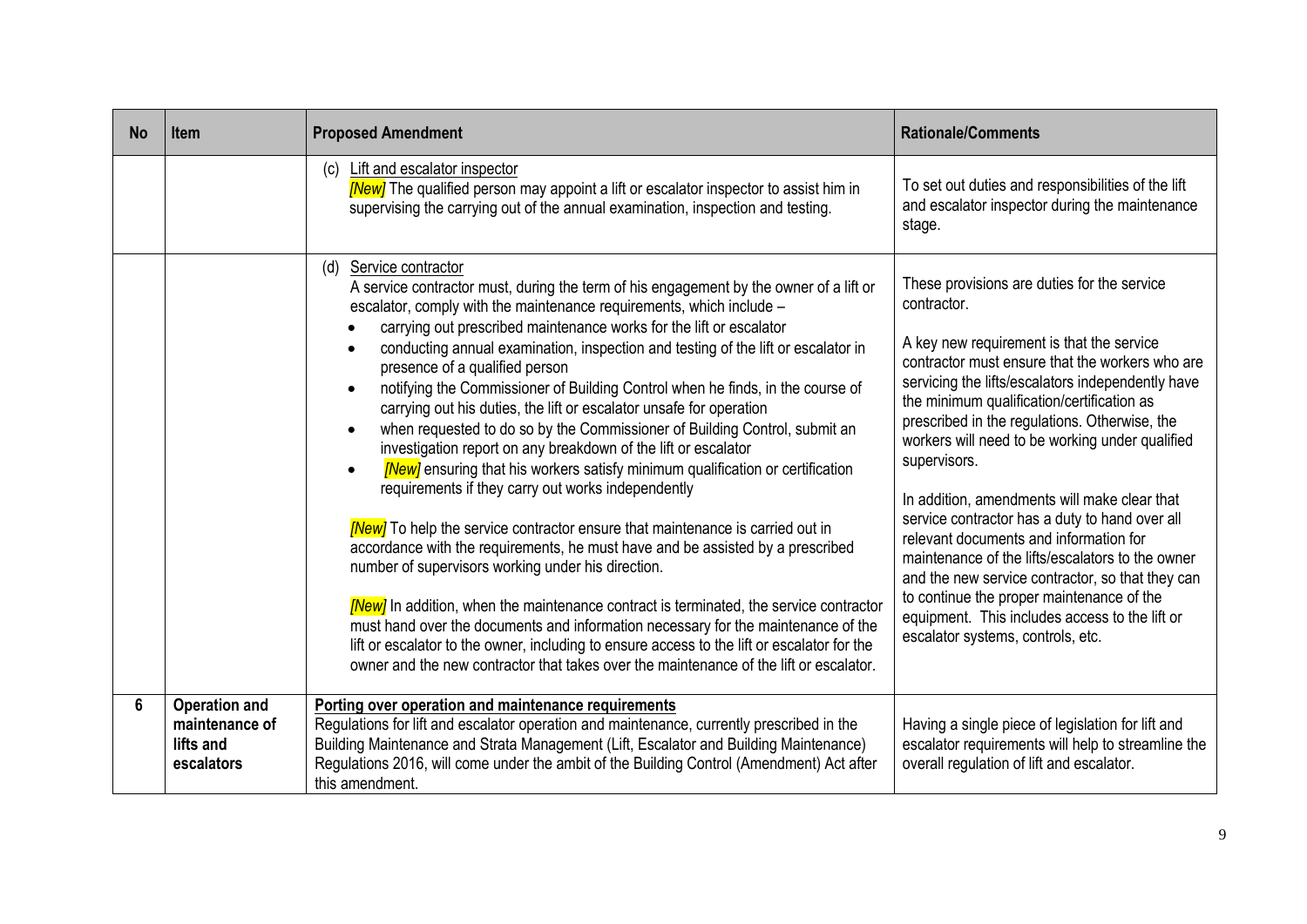| <b>No</b>    | <b>Item</b>                                                       | <b>Proposed Amendment</b>                                                                                                                                                                                                                                                                                                                                                                                         | <b>Rationale/Comments</b>                                                                                                                                                                                               |  |  |  |
|--------------|-------------------------------------------------------------------|-------------------------------------------------------------------------------------------------------------------------------------------------------------------------------------------------------------------------------------------------------------------------------------------------------------------------------------------------------------------------------------------------------------------|-------------------------------------------------------------------------------------------------------------------------------------------------------------------------------------------------------------------------|--|--|--|
|              |                                                                   |                                                                                                                                                                                                                                                                                                                                                                                                                   |                                                                                                                                                                                                                         |  |  |  |
|              | <b>Operation and</b><br>maintenance of<br>lifts and<br>escalators | Permit to operate<br>A developer must apply for and obtain a valid permit before he is allowed to operate a lift or<br>escalator for the first time or resume operation after major alteration or replacement works<br>to an existing lift or escalator.<br>The owner of a lift or escalator must ensure that the lift or escalator is operated only when                                                         | The requirement on the application of Permit to<br>Operate is ported over from Building<br>Maintenance and Strata Management (Lift,<br><b>Escalator and Building Maintenance) Regulations</b><br>2016.                  |  |  |  |
|              |                                                                   | there is a valid permit in place and the permit is renewed annually during the operation of<br>the lift or escalator.                                                                                                                                                                                                                                                                                             |                                                                                                                                                                                                                         |  |  |  |
|              |                                                                   | Procedure and requirements to apply for the permit to operate will be added to the Building<br>Control Act. This includes requirements to carry out examination, inspection and testing and<br>for the qualified person to submit his certification.                                                                                                                                                              |                                                                                                                                                                                                                         |  |  |  |
| $\mathbf{7}$ | <b>Major alteration</b><br>and replacement                        | <b>Major alteration or replacement</b><br>The design, installation, testing and commissioning requirements will also apply to major<br>alteration or replacement of lifts and escalators. The process and requirements will follow<br>that for new installations, except that the plans and type testing certificates to be submitted<br>is only required for the altered or replaced parts.                      | Major alteration or replacement of lifts or<br>escalators will need to comply with design,<br>installation, testing and commissioning<br>requirements, similar to that of new installations<br>of lifts and escalators. |  |  |  |
| 8            | <b>Continued</b><br>compliance                                    | Requirements on continued compliance<br>After a lift or escalator is approved for use, it must continue to comply with the applicable<br>codes and standards it was built to, and the approved design plans. If any of the lift or<br>escalator components go through major alteration or replacement (A&R) works, they must<br>then comply with the prevailing codes and standards at the time of the A&R works. | This provision on continued compliance is meant<br>to prevent unauthorised removal and misuse of<br>safety components or features designed for and<br>installed in a lift or escalator.                                 |  |  |  |
|              | <b>Others</b>                                                     |                                                                                                                                                                                                                                                                                                                                                                                                                   |                                                                                                                                                                                                                         |  |  |  |
| 9            | Independence                                                      | Independence of the qualified person and the lift and escalator inspector<br>A qualified person or a lift and escalator inspector must be independent, and hence must not<br>be a partner, director, an officer or employee of the following persons during design and<br>installation stage or major alteration or replacement -<br>• the developer of the lift or escalator works                               | This provision is to ensure the financial and<br>professional independence of the qualified<br>person and the lift and escalator inspector. The<br>requirement is similar to existing requirements for                  |  |  |  |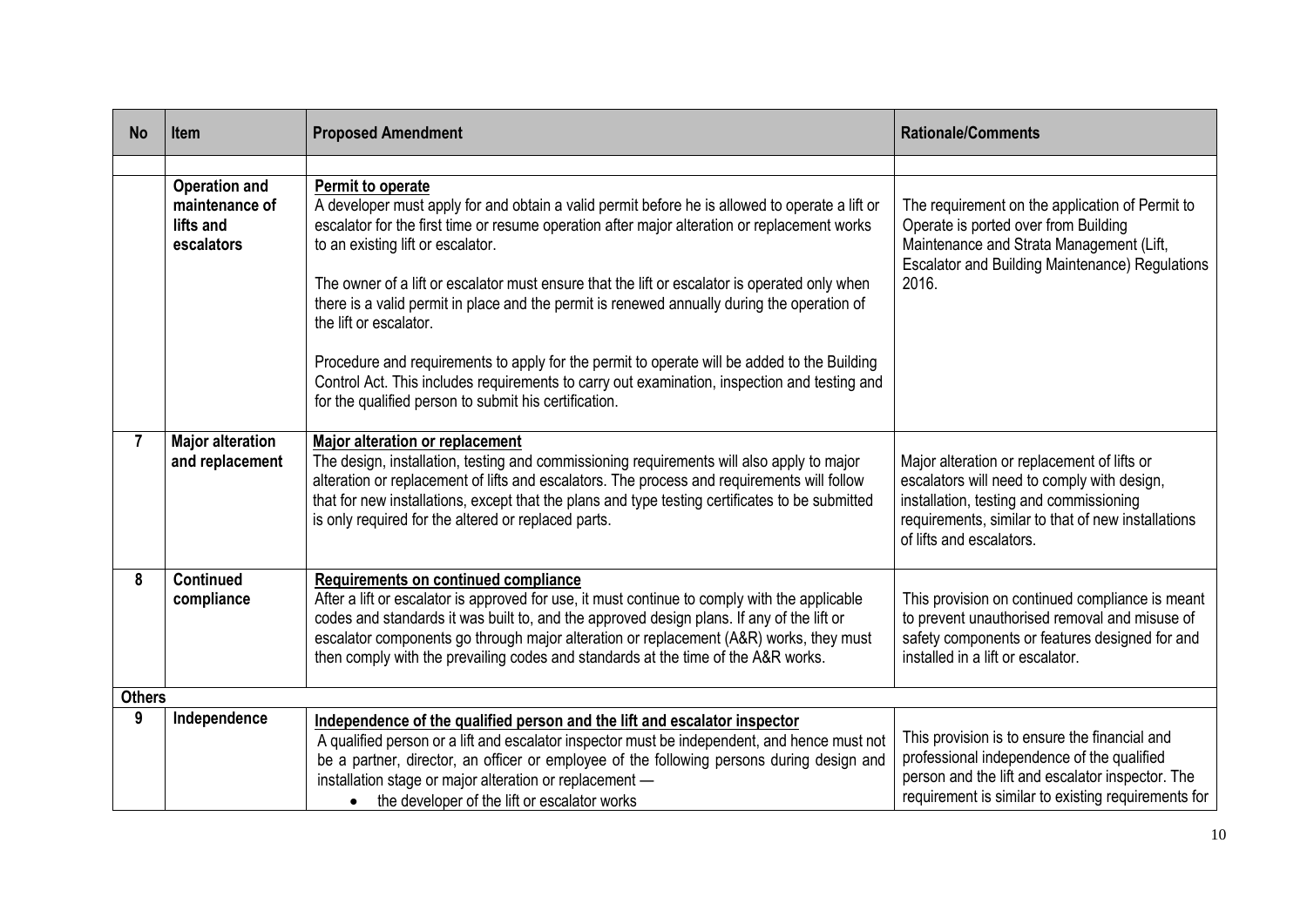| <b>No</b> | <b>Item</b>                                                                     | <b>Proposed Amendment</b>                                                                                                                                                                                                                                                                                                                                                                                                                                                                                                | <b>Rationale/Comments</b>                                                                                                                                                                                                                                                                                                                                                                                                                                                                                                                                                                                                                                                                                                                                                                                                                       |
|-----------|---------------------------------------------------------------------------------|--------------------------------------------------------------------------------------------------------------------------------------------------------------------------------------------------------------------------------------------------------------------------------------------------------------------------------------------------------------------------------------------------------------------------------------------------------------------------------------------------------------------------|-------------------------------------------------------------------------------------------------------------------------------------------------------------------------------------------------------------------------------------------------------------------------------------------------------------------------------------------------------------------------------------------------------------------------------------------------------------------------------------------------------------------------------------------------------------------------------------------------------------------------------------------------------------------------------------------------------------------------------------------------------------------------------------------------------------------------------------------------|
|           |                                                                                 | where the lift or escalator works concerned are part of any building works - the<br>$\bullet$<br>builder carrying out the building works<br>the installation contractor carrying out the lift or escalator works; or<br>an associate of any person mentioned above<br>Similarly, he must not be a partner, director, an officer or employee of the following persons<br>during the maintenance stage -<br>the owner of the lift or escalator<br>the service contractor; or<br>an associate of any person mentioned above | independence of the qualified person appointed<br>to supervise building works.                                                                                                                                                                                                                                                                                                                                                                                                                                                                                                                                                                                                                                                                                                                                                                  |
| 10        | <b>Register of</b><br>installation<br>contractors<br>and service<br>contractors | Registration of installation contractors and service contractors<br>The Commissioner of Building Control will administer the registration of the following<br>classes of contractors:<br>escalator installation contractors<br>escalator service contractors<br>lift installation contractors<br>lift service contractors.<br>To qualify for registration of any of the above, the applicant must possess the qualifications<br>and practical experience prescribed for that particular class of registration.           | To ensure that works are carried out by proper<br>contractors, the Commissioner of Building<br>Control will administer the registration of service<br>and installation contractors.<br>Service contractors for lifts and escalators are<br>currently registered under 2 regulatory<br>workheads (one for lift and the other for<br>escalator) under the Building Maintenance and<br>Strata Management Act. These provisions will be<br>ported over to the Building Control Act.<br>Since duties are to be prescribed for the<br>installation contractor under the Building Control<br>Act, the Commissioner of Building Control will<br>also administer the registration of installation<br>contractors. Similar to the registration of service<br>contractors, installation contractors will also be<br>registered under 2 separate regulatory |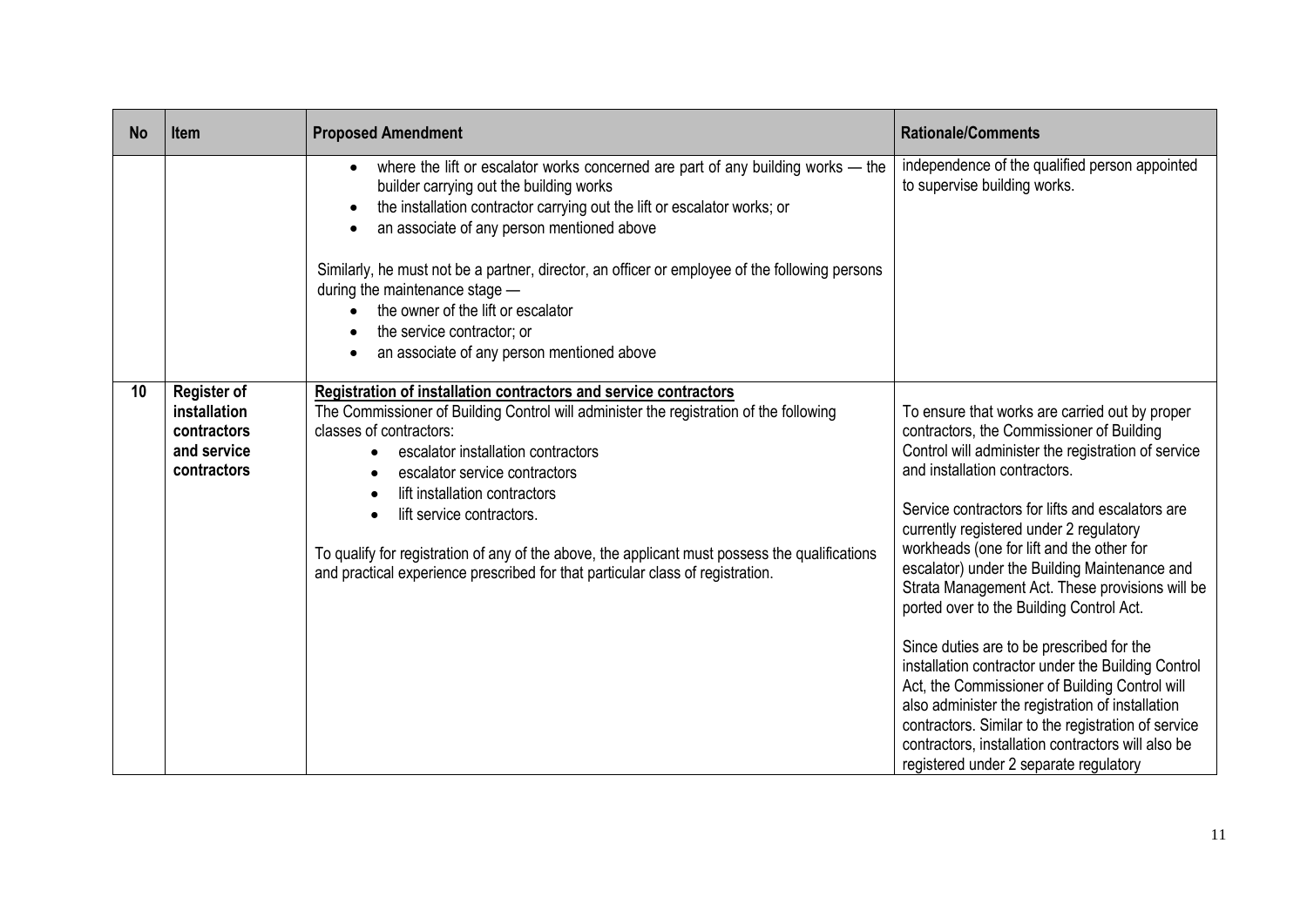| <b>No</b> | <b>Item</b>                                                                     | <b>Proposed Amendment</b>                                                                                                                                                                                                                                                                                                                                                                                                                                                                                                                                                                                                                                                                                                                                                                                                                                                                                                                                                                                                                                                                                                                                                                                                                                                                                                                                                                                                                                                                                                                                                                                                                                                                                                                                                                                                        | <b>Rationale/Comments</b>                                                                                                                                                                                                                                                                                                                                                                                                                                                                                                                                            |
|-----------|---------------------------------------------------------------------------------|----------------------------------------------------------------------------------------------------------------------------------------------------------------------------------------------------------------------------------------------------------------------------------------------------------------------------------------------------------------------------------------------------------------------------------------------------------------------------------------------------------------------------------------------------------------------------------------------------------------------------------------------------------------------------------------------------------------------------------------------------------------------------------------------------------------------------------------------------------------------------------------------------------------------------------------------------------------------------------------------------------------------------------------------------------------------------------------------------------------------------------------------------------------------------------------------------------------------------------------------------------------------------------------------------------------------------------------------------------------------------------------------------------------------------------------------------------------------------------------------------------------------------------------------------------------------------------------------------------------------------------------------------------------------------------------------------------------------------------------------------------------------------------------------------------------------------------|----------------------------------------------------------------------------------------------------------------------------------------------------------------------------------------------------------------------------------------------------------------------------------------------------------------------------------------------------------------------------------------------------------------------------------------------------------------------------------------------------------------------------------------------------------------------|
|           |                                                                                 |                                                                                                                                                                                                                                                                                                                                                                                                                                                                                                                                                                                                                                                                                                                                                                                                                                                                                                                                                                                                                                                                                                                                                                                                                                                                                                                                                                                                                                                                                                                                                                                                                                                                                                                                                                                                                                  | workheads, one for lift and the other for<br>escalator.                                                                                                                                                                                                                                                                                                                                                                                                                                                                                                              |
|           | <b>Register of</b><br>installation<br>contractors<br>and service<br>contractors | <b>Requirements for registration</b><br>In deciding whether to register an applicant for any of the above classes, the Commissioner<br>of Building Control must have regard to, and give such weight as appropriate to:<br>whether the person is of good character and reputation<br>where the person is a corporation or partnership - the general character of<br>the management of the corporation or of the partners<br>the financial condition of the person<br>whether the person has sufficient material and financial resources available to<br>enable the person to meet financial obligations as and when they become due<br>whether the person has previously -<br>$\bullet$<br>(a) been refused registration, or renewal of the person's registration, as an<br>installation contractor or a service contractor<br>(b) been refused the grant or renewal of any licence under this Act<br>(c) had any licence or registration suspended or revoked under this Act; or<br>(d) been convicted of an offence under this Act or the building regulations<br>whether there are reasonable grounds for believing that the person will not<br>carry out the duties of an installation contractor or a service contractor (as the<br>case may be) in accordance with this Act and the building regulations, and<br>with honesty and integrity; and<br>whether there is any other relevant matter that makes it contrary to the public<br>interest to register the person or renew the person's registration<br>The Commissioner of Building Control may cancel or suspend the registration of an<br>installation contractor or service contractor if the contractor -<br>obtained the registration or renewed registration by fraud or<br>misrepresentation;<br>no longer satisfies any of the requirements of registration; | This provision sets out revised registration<br>requirements as well as additional criteria of the<br>cancellation and suspension of registration which<br>include fraud and misrepresentation in the<br>application for registration and conviction of<br>offences that involve fraud or dishonesty.<br>In cases where a lift or escalator contractor is<br>found to be unable to perform his or her duties<br>properly, the Commissioner may impose duties<br>via the registration to require the contractor to<br>focus its resources to improve its performance. |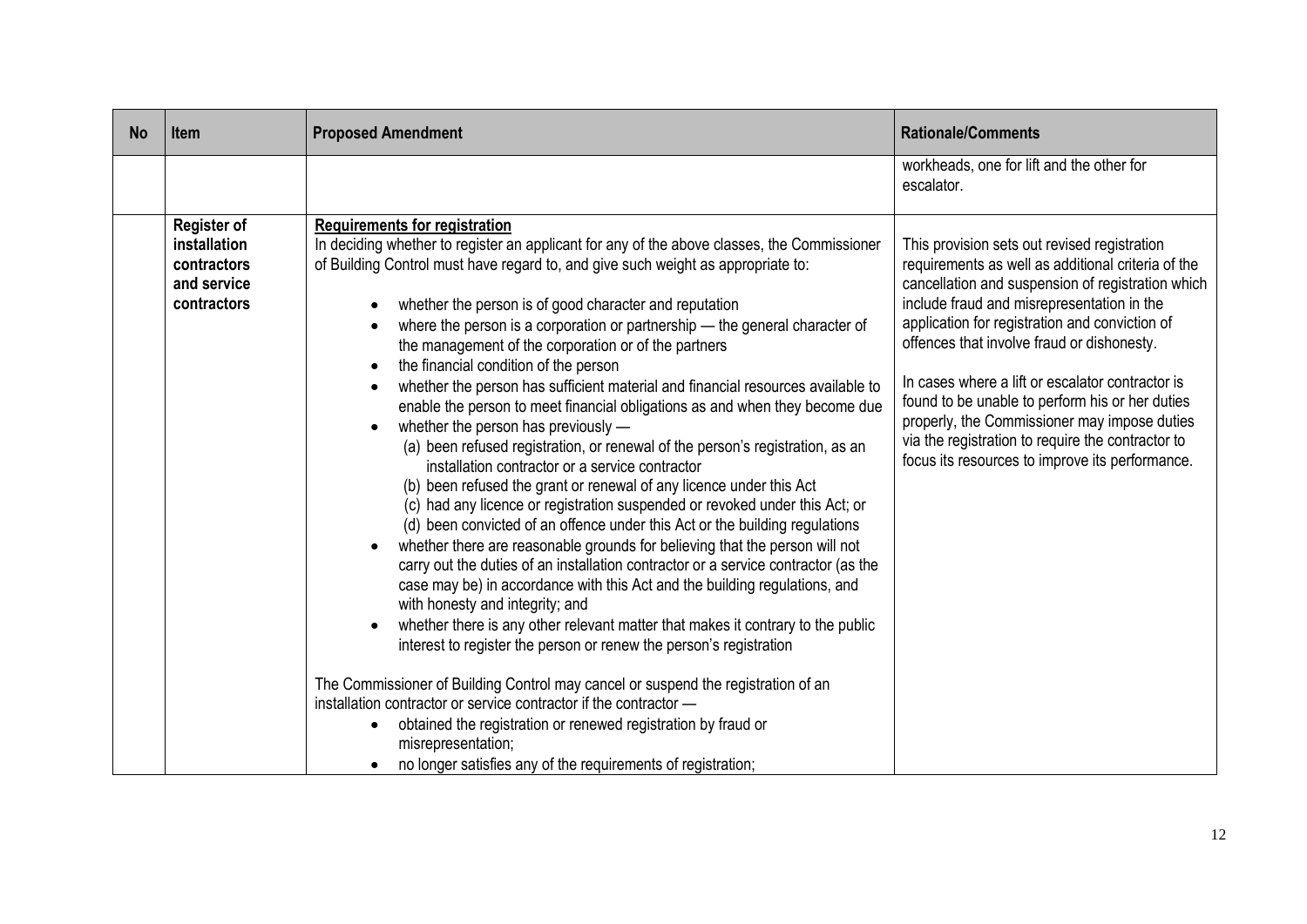| <b>No</b> | <b>Item</b>                                                | <b>Proposed Amendment</b>                                                                                                                                                                                                                                                                                                                                                                                                                                                                                                                                                                                                                                                                                                                                                | <b>Rationale/Comments</b>                                                                                                                                                                                                                                                                                                                                                                                                              |
|-----------|------------------------------------------------------------|--------------------------------------------------------------------------------------------------------------------------------------------------------------------------------------------------------------------------------------------------------------------------------------------------------------------------------------------------------------------------------------------------------------------------------------------------------------------------------------------------------------------------------------------------------------------------------------------------------------------------------------------------------------------------------------------------------------------------------------------------------------------------|----------------------------------------------------------------------------------------------------------------------------------------------------------------------------------------------------------------------------------------------------------------------------------------------------------------------------------------------------------------------------------------------------------------------------------------|
|           |                                                            | is convicted of an offence involving fraud or dishonesty, or an offence under<br>$\bullet$<br>this Act or the building regulations;<br>is unable to carry out its duties satisfactorily;<br>endangers the safety of the public; or<br>if the Commissioner of Building Control is of the opinion that the cancellation or suspension<br>of the registration is in the interest of public safety.<br>The installation contractor or service contractor will be given an opportunity to be heard<br>against the decision of the Commissioner of Building Control before its registration is<br>suspended or cancelled.                                                                                                                                                      |                                                                                                                                                                                                                                                                                                                                                                                                                                        |
| 11        | <b>Retrofitting of</b><br>existing lifts<br>and escalators | <b>Retrofitting order</b><br>The Minister may order the owner of an existing lift or escalator to retrofit his lift or escalator<br>in such manner, by such person, using such components or safety features and within a<br>grace period as may be prescribed for that particular lift or escalator.<br>In making the order, the Minister may prescribe one or more of the following -<br>the duties and responsibilities of any person authorised to carry out retrofitting of<br>the lift or escalator<br>age, types or models of lifts or escalators to undergo retrofitting, and<br>corresponding grace periods<br>qualifications and training for persons authorised to carry out retrofitting in relation<br>to different types or models of lifts or escalators. | Existing lifts and escalators may not be installed<br>with the latest components or safety features that<br>are found in the current standards, given the<br>applicable standards then had no such<br>requirements. This provision would empower the<br>Minister to order existing lifts/escalators to be<br>retrofitted with safety features or components<br>safety requirements in prevailing standards, in<br>the public interest. |
| 12        | <b>Mechanised car</b><br>parking systems<br>(MCPS)         | <b>Regulating user interface for MCPS</b><br>Below are the new proposed requirements:<br>BCA will register MCPS installation contractors and service contractors, and<br>(a)<br>impose additional registration conditions (e.g. on training of workers) as needed<br>Approval of MCPS design before installation - plans of MCPS must comply with<br>(b)<br>requirements and be submitted by a Qualified Person (QP) to BCA and approved<br>by BCA, before an installation contractor can commence installation                                                                                                                                                                                                                                                          | MCPS are designed to transport a car to the<br>parking area without anyone inside the car. The<br>new regime will focus on protecting the safety of<br>users (including the driver and passengers, if<br>any) by regulating those parts of the MCPS<br>where the users come into direct contact with the<br>system.                                                                                                                    |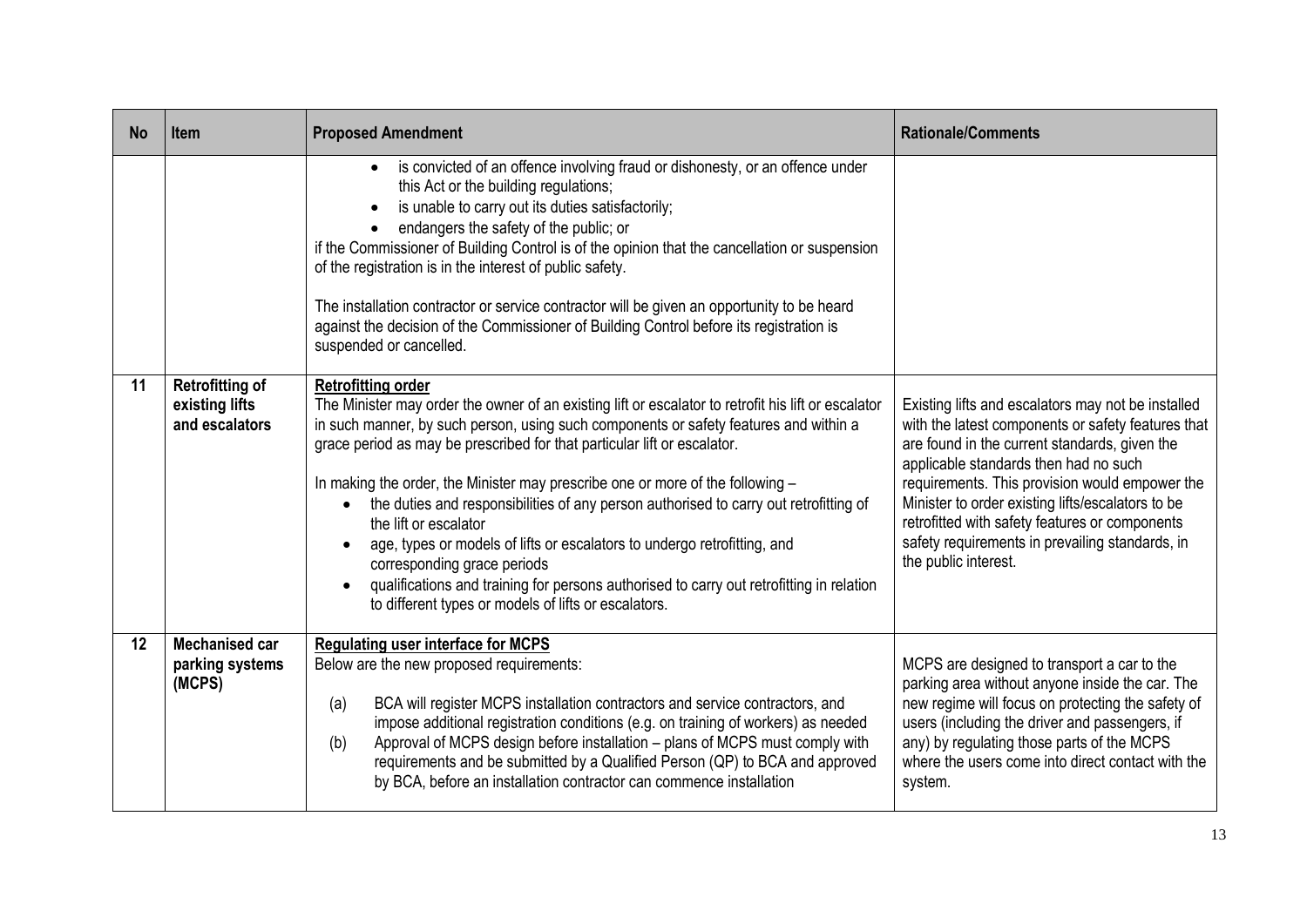| <b>No</b> | ltem                                                 | <b>Proposed Amendment</b>                                                                                                                                                                                                                                                                                                                                                                                                                                                                                                                                                                                                                                                                                                                                                                                                                                                                                                                                                                                                                                                                                                                                | <b>Rationale/Comments</b>                                                                                                                                                                                                         |
|-----------|------------------------------------------------------|----------------------------------------------------------------------------------------------------------------------------------------------------------------------------------------------------------------------------------------------------------------------------------------------------------------------------------------------------------------------------------------------------------------------------------------------------------------------------------------------------------------------------------------------------------------------------------------------------------------------------------------------------------------------------------------------------------------------------------------------------------------------------------------------------------------------------------------------------------------------------------------------------------------------------------------------------------------------------------------------------------------------------------------------------------------------------------------------------------------------------------------------------------|-----------------------------------------------------------------------------------------------------------------------------------------------------------------------------------------------------------------------------------|
|           | (c)<br>(d)<br>(e)<br>(f)<br>(g)<br>(h)<br>(i)<br>(j) | Upon completion of installation, testing, examination and inspection of MCPS<br>must be carried out by an MCPS installation contractor under the supervision of<br>QP<br>To operate the MCPS, the owner must apply for a Permit to Operate, and renew<br>this permit annually<br>MCPS must be maintained by a MCPS service contractor at regular intervals, and<br>inspected by a QP annually<br>The owner and service contractor have to report to BCA any MCPS incidents<br>involving serious injuries or failure of safety critical components<br>The Commissioner can issue a Notice to maintain, or to suspend or stop the<br>operation of MCPS if the Commissioner is of the opinion that it is in the interests of<br>public safety to do so<br>The owner has to notify the Commissioner in writing before any major alteration or<br>replacement works are carried out on the MCPS<br>The owner must ensure that the MCPS continues to comply with the requirements<br>that it has been designed for<br>The Minister may issue Retrofitting Orders to owners requiring them to retrofit<br>prescribed safety features for MCPS for public safety | Including MCPS into the regime will help to<br>protect the safety of users (the driver,<br>passengers and any other person) by regulating<br>those parts of the MCPS where the users come<br>into direct contact with the system. |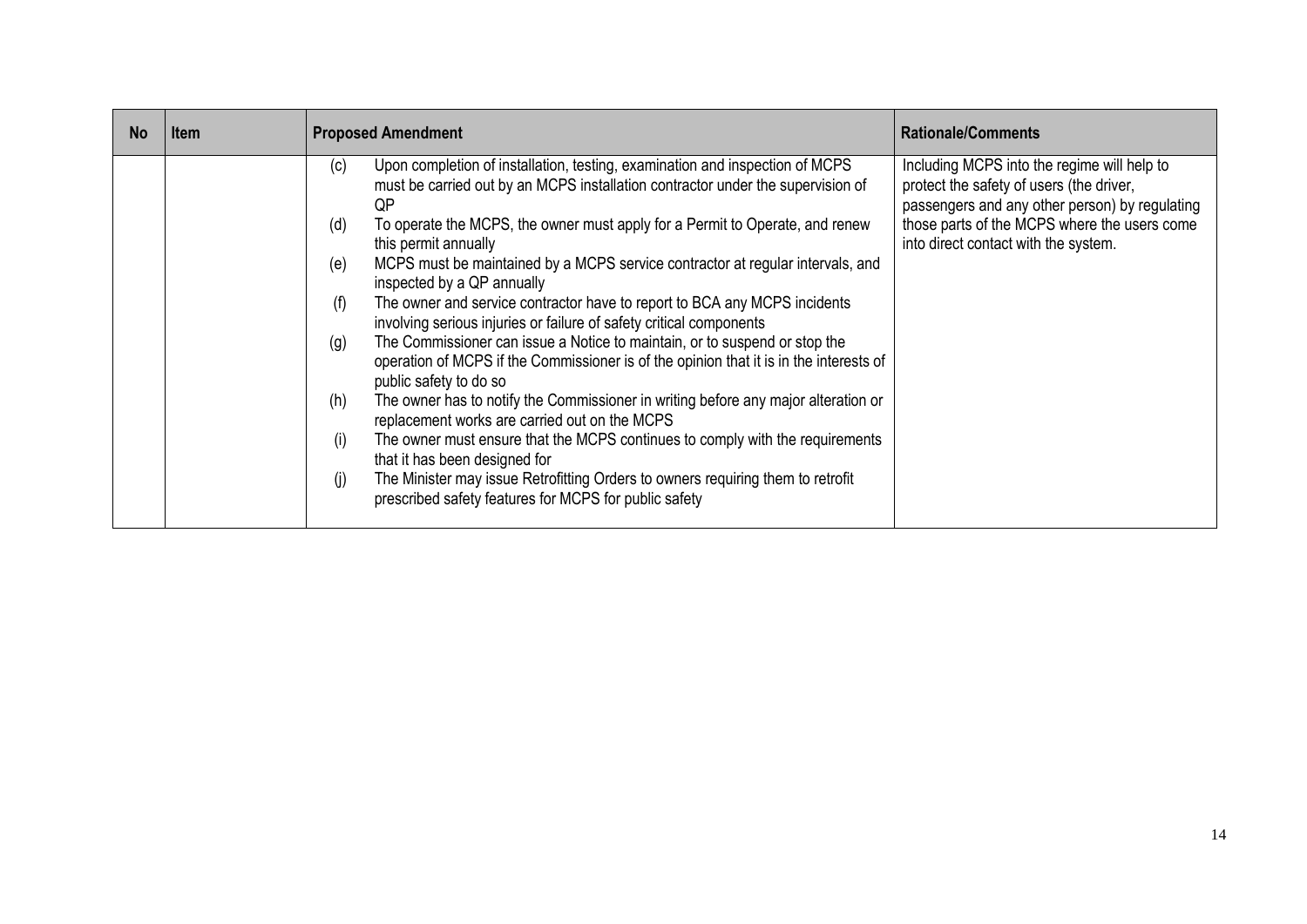#### **Part (B) – Façade Inspection Regime**

*To ensure regular inspection and maintenance of building facades. The key proposed amendments are as follows:*

| <b>No</b>      | Item                                                    | <b>Proposed Amendment</b>                                                                                                                                                                                                                                                                                                                                                                                                                                                                                                                                                                                                                                                                                                                                                                                                                                           | <b>Rationale/Comments</b>                                                                                                                                                                                                                              |
|----------------|---------------------------------------------------------|---------------------------------------------------------------------------------------------------------------------------------------------------------------------------------------------------------------------------------------------------------------------------------------------------------------------------------------------------------------------------------------------------------------------------------------------------------------------------------------------------------------------------------------------------------------------------------------------------------------------------------------------------------------------------------------------------------------------------------------------------------------------------------------------------------------------------------------------------------------------|--------------------------------------------------------------------------------------------------------------------------------------------------------------------------------------------------------------------------------------------------------|
| 1              | <b>Provisions for</b><br>mandatory façade<br>inspection | <b>Mandatory inspection for facades</b><br>A mandatory periodic façade inspection regime will be introduced in the Building Control Act.<br>The regime will require owners of buildings to engage a competent person to carry out an<br>inspection to their building's façade once every 7 years. The competent person will be a<br>qualified person who has successfully completed a course required by the Commissioner of<br>Building Control for the purpose of this requirement.<br>These requirements for mandatory façade inspections will not apply to any building that is a:<br>landed residential property<br>$\bullet$<br>temporary building<br>a building, the highest point of which (whether or not a roof) is 13 metres or lower<br>when measured from the ground.<br>The façade inspection regime will have the following procedures and features: | The building façade inspection regime is<br>introduced to ensure that facades are regularly<br>inspected and maintained, given the safety<br>concerns of falling façade elements in<br>Singapore's high-rise and highly built-up urban<br>environment. |
| $\overline{2}$ | <b>Notification for</b><br>façade inspection            | Notification for facade inspection<br>The Commissioner of Building Control may issue a notice to the owner of a building that is<br>more than 20 years of age to have the façade of his building inspected periodically (every 7<br>years) to identify -<br>any part of the façade that may be subject to excessive erosion, corrosion, wear,<br>(a)<br>fatigue, stress or strain; or<br>any other situation or circumstance<br>(b)<br>that may give rise to a probability and consequence of the occurrence or potential<br>occurrence of collapse of the façade and injury to individuals, or damage to other property,<br>within or outside the building                                                                                                                                                                                                         | The Commissioner of Building Control will notify<br>building owners to have their building façade<br>inspected. The procedure is similar to the<br>procedure for buildings to be regularly inspected<br>for structural safety.                         |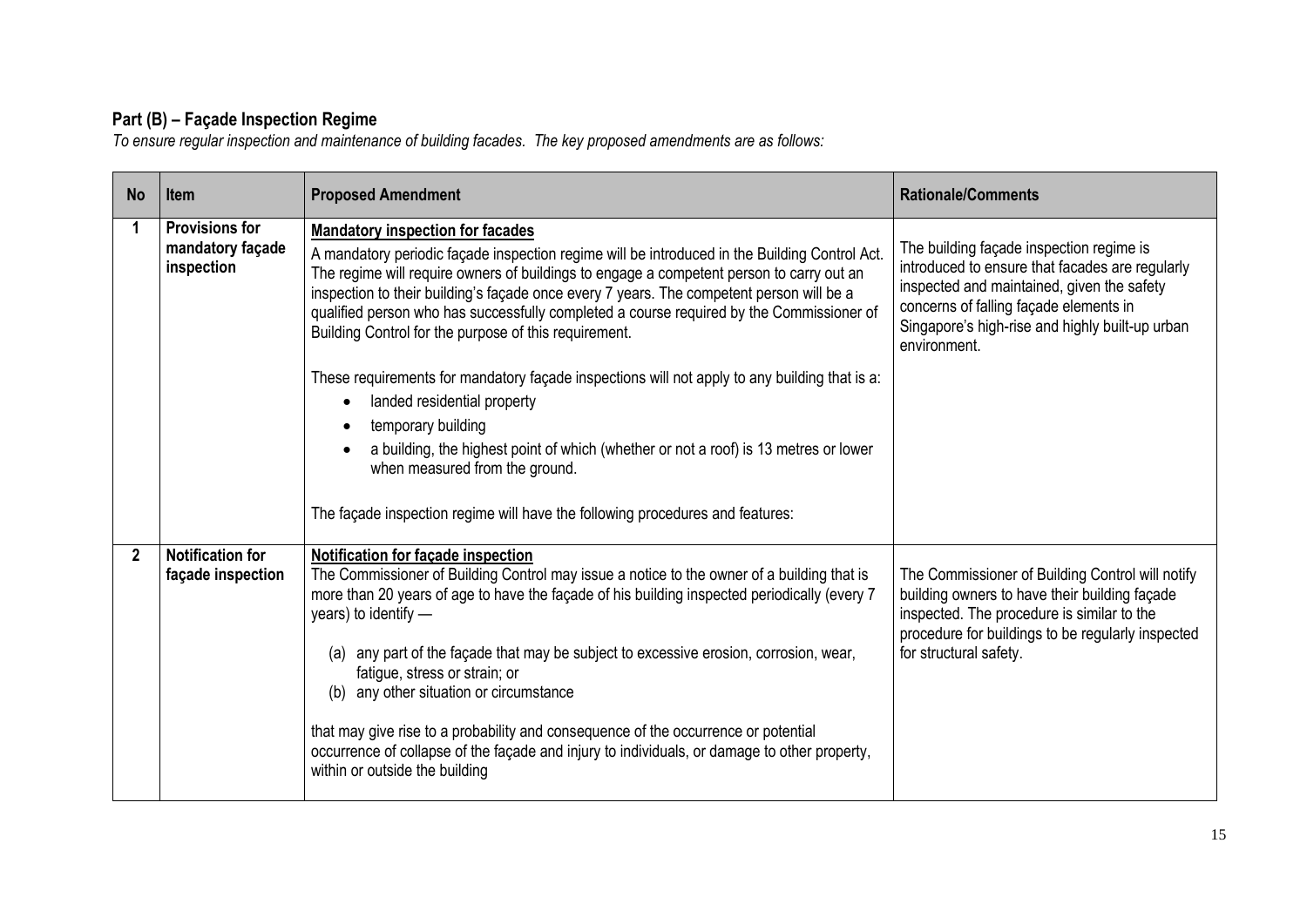| <b>No</b>       | Item                                                                                                 | <b>Proposed Amendment</b>                                                                                                                                                                                                                                                                                                                                                                                                                                                                                                                                                                                                                                                                                                                       | <b>Rationale/Comments</b>                                                                                                                                                                                                                                             |
|-----------------|------------------------------------------------------------------------------------------------------|-------------------------------------------------------------------------------------------------------------------------------------------------------------------------------------------------------------------------------------------------------------------------------------------------------------------------------------------------------------------------------------------------------------------------------------------------------------------------------------------------------------------------------------------------------------------------------------------------------------------------------------------------------------------------------------------------------------------------------------------------|-----------------------------------------------------------------------------------------------------------------------------------------------------------------------------------------------------------------------------------------------------------------------|
| 3               | <b>Duties of owner</b>                                                                               | Duty of owner served with notice to inspect façade<br>Where an owner of a building receives a notice requiring his building's façade to be<br>inspected, the owner concerned must appoint a competent person to carry out the required<br>inspection and give to the Commissioner of Building Control a copy of the report of the<br>inspection by the competent person within a specified period or an extended period, if<br>granted.                                                                                                                                                                                                                                                                                                         | To make clear the duty of the building owner<br>when he is served with a notice to inspect.                                                                                                                                                                           |
| Δ               | <b>Duties of</b><br>competent person                                                                 | Duties of competent person<br>A competent person who is appointed to carry out an inspection of a building's façade will<br>have the following duties:<br>carry out the inspection in the prescribed manner<br>(a)<br>prepare a report on the results of inspection and condition of the façade<br>(b)<br>give a copy of that report to the owner of the building, to enable the owner to give<br>(c)<br>the report to the Commissioner of Building Control before the expiry of the period<br>specified in the notice, or an extended period, if granted<br>(d) comply with any written directions by the Commissioner of Building Control, in<br>respect of the report                                                                        | To make clear the duty of the competent person<br>after he is appointed by a building owner to carry<br>out the façade inspection.                                                                                                                                    |
| 5               | <b>Commissioner of</b><br><b>Building Control</b><br>may direct steps in<br>the façade<br>inspection | Commissioner may give direction on inspection<br>The Commissioner of Building Control may direct the competent person to -<br>carry out, within the period specified in the written direction or any extended period<br>(a)<br>allowed, such further steps as he thinks fit for the purposes of ensuring that the<br>inspection, and the assessment of the condition, of the building façade is complete<br>supplement the inspection report to include the results of the further steps that the<br>(b)<br>Commissioner had directed in the written direction<br>provide such further information or documents as the Commissioner of Building<br>(c)<br>Control may require, for the purpose of clarifying any part of the inspection report. | These provisions are to provide for the<br>Commissioner of Building Control to direct any<br>steps or measures to be taken where he is of the<br>opinion that such steps or measures are<br>necessary for a complete inspection or<br>assessment of façade condition. |
| $6\phantom{1}6$ | Required follow-up<br>actions from<br>recommendations                                                | Follow-ups from inspection<br>Where an inspection report by the competent person contains a recommendation on any<br>measures or other building works necessary to prevent the occurrence or potential                                                                                                                                                                                                                                                                                                                                                                                                                                                                                                                                          | If there are necessary measures (as<br>recommended by the competent person) to be                                                                                                                                                                                     |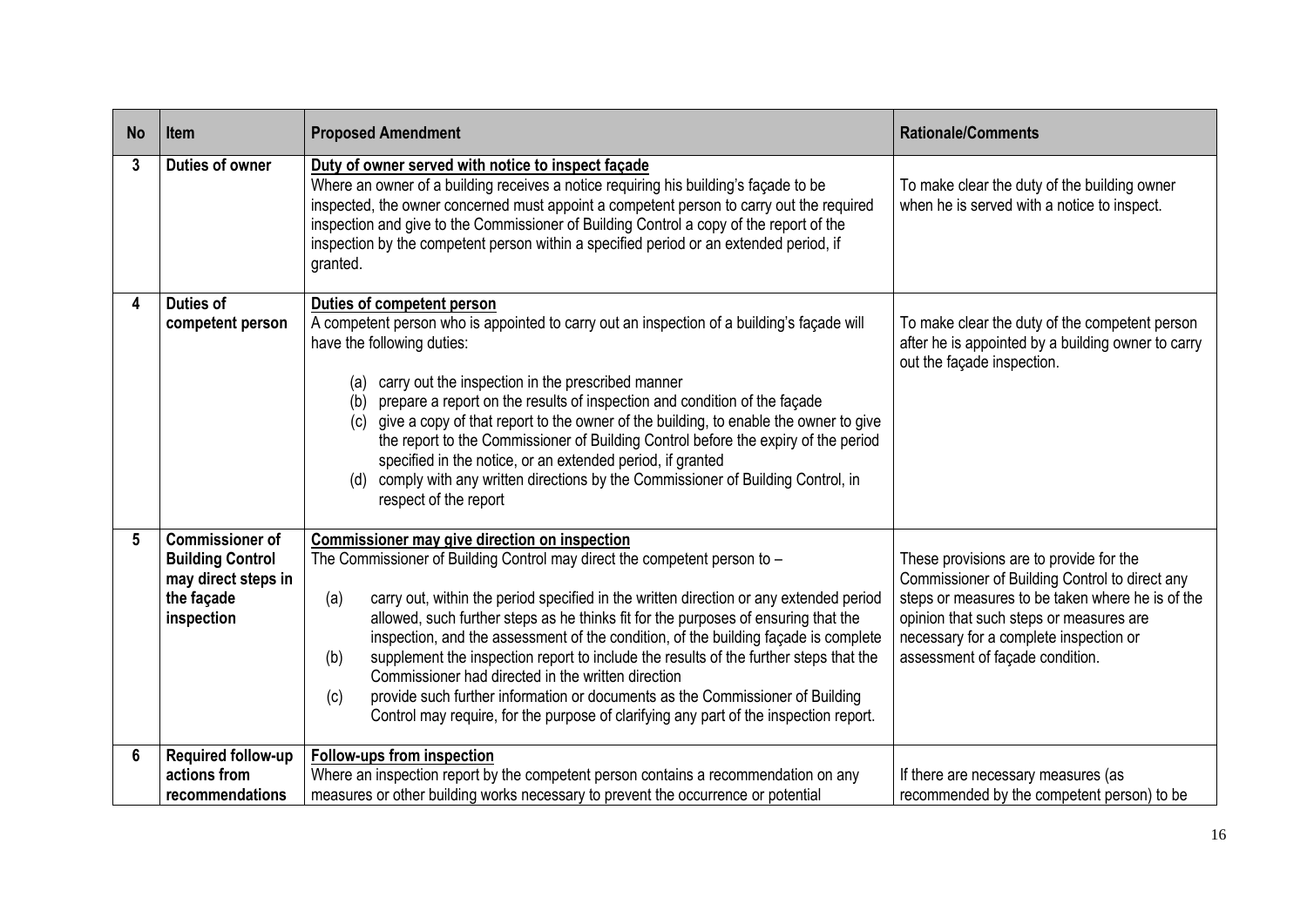| No. | <b>Item</b>                        | <b>Proposed Amendment</b>                                                                                                                                                                                                                                                                                                            | <b>Rationale/Comments</b>                                                                                                                                                     |
|-----|------------------------------------|--------------------------------------------------------------------------------------------------------------------------------------------------------------------------------------------------------------------------------------------------------------------------------------------------------------------------------------|-------------------------------------------------------------------------------------------------------------------------------------------------------------------------------|
|     | in the facade<br>inspection report | occurrence of collapse (wholly or partly) of the façade of the building, the owner of the<br>building must carry out, or cause to be carried out, such of those measures or building works<br>within such period, and subject to such conditions, as the Commissioner of Building Control<br>may specify.by                          | taken to improve safety of the building façade, the<br>owner of the building will have a duty to carry out<br>those measures.                                                 |
|     | <b>Façade inspector</b>            | <b>Facade inspector</b><br>A new stakeholder called the "façade inspector" will be introduced. The inspector will be a<br>person whom the competent person may appoint in order to assist him in carrying out the<br>inspection, or to carry out the inspection under the direct supervision and control of the<br>competent person. | The façade inspector is an appropriately qualified<br>and experienced person whom the competent<br>person may appoint to assist him in carrying out<br>the façade inspection. |
|     |                                    | The façade inspector must have the prescribed qualifications and experience and must be<br>accredited with the Building and Construction Authority or a prescribed organisation.                                                                                                                                                     | The façade inspector vis-à-vis the competent<br>person is similar to the qualified site supervisor<br>vis-à-vis the qualified person.                                         |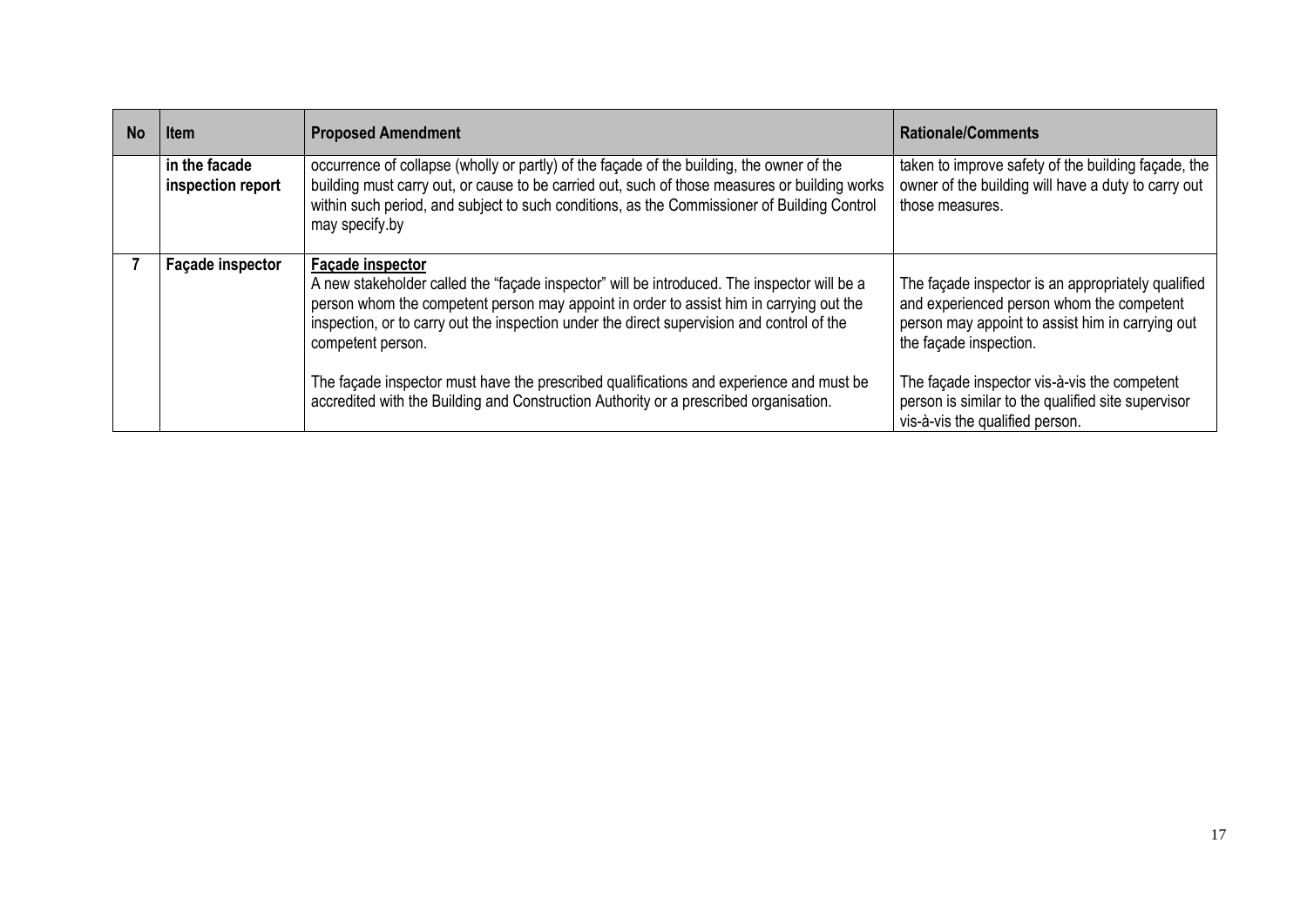#### **Part (C) – Builder Licensing**

*To provide clarity on several provisions in builder licensing. The key proposed amendments are as follows:*

| <b>No</b>      | <b>Item</b>                                                                                  | <b>Proposed Amendment</b>                                                                                                                                                                                                                                                                                                                                                                                                                                                                                                                                                                                                                                                                                                                                                             | <b>Rationale/Comments</b>                                                                                                                                                                                                                                                                                                                                                                                                                                                                                                                                                                                                                                                                     |
|----------------|----------------------------------------------------------------------------------------------|---------------------------------------------------------------------------------------------------------------------------------------------------------------------------------------------------------------------------------------------------------------------------------------------------------------------------------------------------------------------------------------------------------------------------------------------------------------------------------------------------------------------------------------------------------------------------------------------------------------------------------------------------------------------------------------------------------------------------------------------------------------------------------------|-----------------------------------------------------------------------------------------------------------------------------------------------------------------------------------------------------------------------------------------------------------------------------------------------------------------------------------------------------------------------------------------------------------------------------------------------------------------------------------------------------------------------------------------------------------------------------------------------------------------------------------------------------------------------------------------------|
|                | <b>Persons carrying</b><br>out building<br>works that need<br>to be licensed                 | Amendments will be made to provide clarity to existing provisions to reflect our policy intent<br>and industry practice, which are:<br>a specialist builder appointed to carry out any specialist building works in the project<br>(a)<br>needs to have a specialist builder licence, but not any of his subcontractors<br>helping him with those specialist building works<br>a general builder who possesses both a valid general builder licence and a valid<br>(b)<br>specialist builder licence may carry out all the general building works and the<br>specialist building works relevant to his specialist builder licence. All his<br>subcontractors helping him with those works covered by his licences do not<br>need to be licensed.                                      | This amendment is to clarify that sub-contractors<br>appointed by general builders or specialist builders<br>do not have to hold a licence for these works.                                                                                                                                                                                                                                                                                                                                                                                                                                                                                                                                   |
| $\overline{2}$ | Provide clarity to<br>the definitions<br>for categories of<br>"specialist<br>building works" | Redrafting of definitions of "specialist building works"<br>The definitions for the following categories of "specialist building works" will be redrafted to as<br>follows:<br>Piling works<br>(a) piling works consisting of the installation and testing of all or any of the following:<br>pre-cast reinforced concrete or pre stressed concrete piles;<br>steel piles;<br>(ii)<br>bored cast-in-place reinforced concrete piles;<br>(iii)<br>(iv) caissons;<br>(v) special pile types like micro-piles, barrettes piles and composite piles;<br>embedded retaining wall piles like diaphragm walls, contiguous bored piles and<br>(vi)<br>secant piles;";<br>(d) structural steelwork consisting of all or any of the following:<br>(i) fabrication of structural steel elements; | The existing definitions for these categories of<br>"specialist building works" have several limbs,<br>each limb describing different types of works under<br>that category.<br>A builder will require a specialist builder licence to<br>carry out any of the works listed in any of the<br>limbs.<br>To avoid misinterpretation that a licence is<br>required only if a builder carries out works in all of<br>the limbs under each category (i.e. a licence is not<br>required if the builder only carries out works listed<br>under one of the limbs), the redrafting shown will<br>make it very clear that a valid licence is required to<br>carry out works in all or any of the limbs. |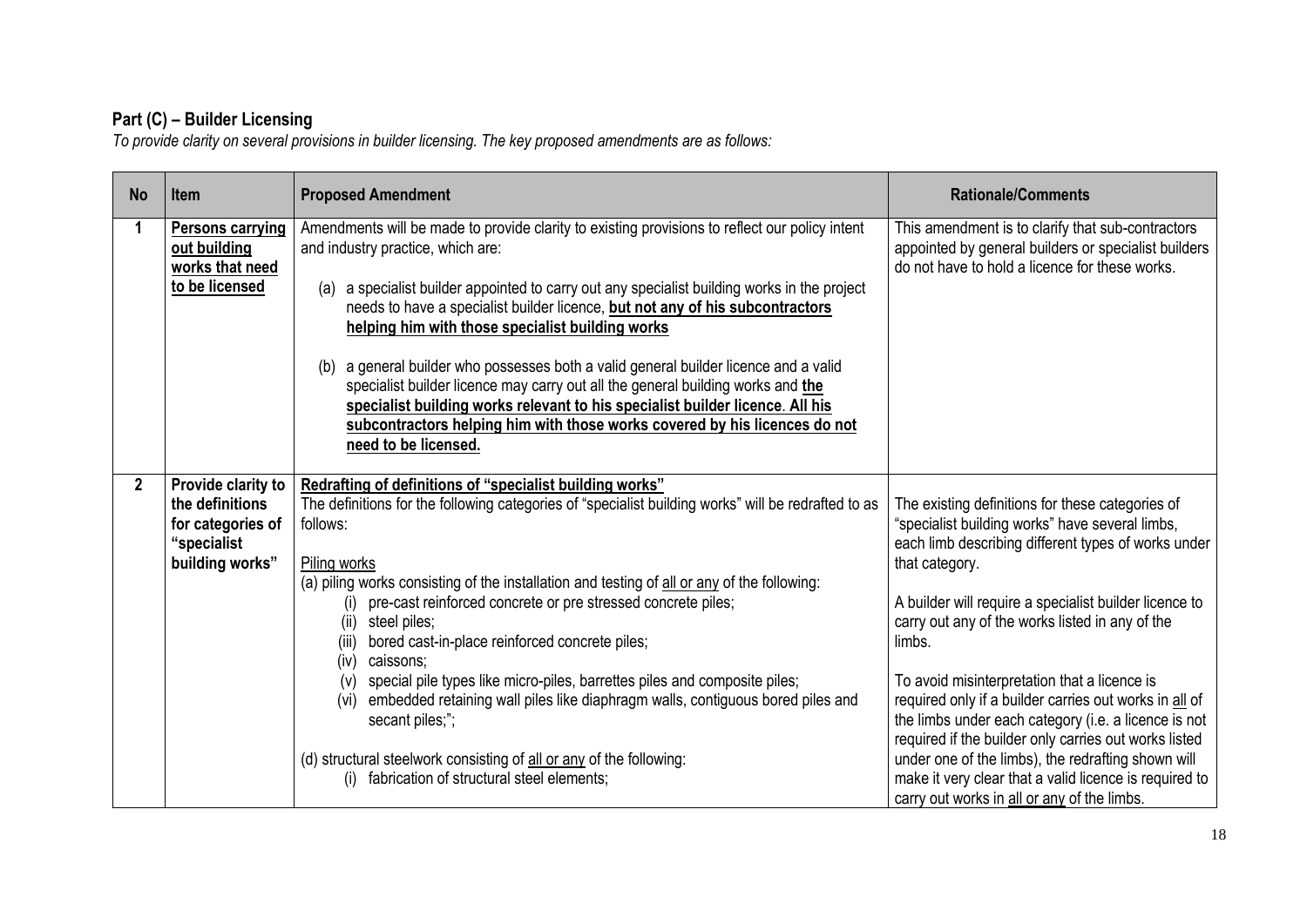| <b>No</b> | <b>Item</b>                                                                                    | <b>Proposed Amendment</b>                                                                                                                                                                                                                                                                                                                                                                                                                                                                                                                                                                                                                                                                                                                                                                                                                                                                                                                                            | <b>Rationale/Comments</b>                                                                                                                                                                                                                                                                                                                                                                                                                                                                                                                                                                                                                                                                                                                    |
|-----------|------------------------------------------------------------------------------------------------|----------------------------------------------------------------------------------------------------------------------------------------------------------------------------------------------------------------------------------------------------------------------------------------------------------------------------------------------------------------------------------------------------------------------------------------------------------------------------------------------------------------------------------------------------------------------------------------------------------------------------------------------------------------------------------------------------------------------------------------------------------------------------------------------------------------------------------------------------------------------------------------------------------------------------------------------------------------------|----------------------------------------------------------------------------------------------------------------------------------------------------------------------------------------------------------------------------------------------------------------------------------------------------------------------------------------------------------------------------------------------------------------------------------------------------------------------------------------------------------------------------------------------------------------------------------------------------------------------------------------------------------------------------------------------------------------------------------------------|
|           |                                                                                                | (ii) site erection of structural steel elements which involves the cutting, welding or<br>tightening of high-friction grip bolts;<br>installation or removal of steel supports for geotechnical building works;<br>(iii)<br>(f) in-situ post-tensioning work consisting of $all$ or any of the following:<br>(i) setting out of tendon profiles;<br>laying of conduits, anchorages or bursting reinforcement;<br>(ii)<br>(iii) pulling or stressing of strands or bars;<br>pressure grouting of conduits;<br>(iv)                                                                                                                                                                                                                                                                                                                                                                                                                                                    |                                                                                                                                                                                                                                                                                                                                                                                                                                                                                                                                                                                                                                                                                                                                              |
| 3         | Change to the<br>specialist<br>building works<br>category for "site<br>investigation<br>works" | The specialist building works category for "site investigation work" will be replaced by a new<br>category for "instrumentation and monitoring work" as follows:<br>Delete:<br>(c) site investigation work consisting of all or any of the following:<br>(i) field investigations;<br>(ii) exploratory drilling or boring;<br>(iii) logging, sampling, coring, in-situ plate loading tests, pressure meter tests,<br>penetration tests, vane shear tests, probing tests or permeability tests;<br>(iv) geological mapping and geophysical surveys;<br>(v) installation and monitoring of instruments measuring forces, deformation,<br>displacements, pore and earth pressures or ground water levels;<br>and replace with:<br>(c) Instrumentation and monitoring work consisting installation of instruments and monitoring<br>of instruments measuring forces, deformation, displacements, tilt, convergence, pore and<br>earth pressures or ground-water levels"; | The works comprised in $(c)(i)$ to $(iv)$ are not part of<br>the main construction process, and done way<br>upstream. Essentially these site investigation (SI)<br>works are done to get ground data which are to be<br>used to facilitate the design of the underground<br>parts of buildings and structures. They are hence<br>not entirely relevant in terms of the building<br>licensing regime and a policy decision was made<br>to remove them from the licensing regime. The<br>relevant works under (v) for instrumentation and<br>monitoring work is retained.<br>To ensure competency of firms that carry out site<br>investigation works, site investigation work will be<br>required to be carried out only by accredited firms. |
| 4         | Approved<br>Person must be<br>a director of the<br>firm or a member                            | Where the licensed builder is a corporation, only a director of the corporation, or a member of<br>the board of management of the corporation will be allowed to act as an approved person for<br>the licensed builder.                                                                                                                                                                                                                                                                                                                                                                                                                                                                                                                                                                                                                                                                                                                                              | The "Approved Person" is responsible for the<br>management of the licensed builder's business in<br>relation to general building works and specialist<br>building works, where the licensed builder is a<br>corporation.                                                                                                                                                                                                                                                                                                                                                                                                                                                                                                                     |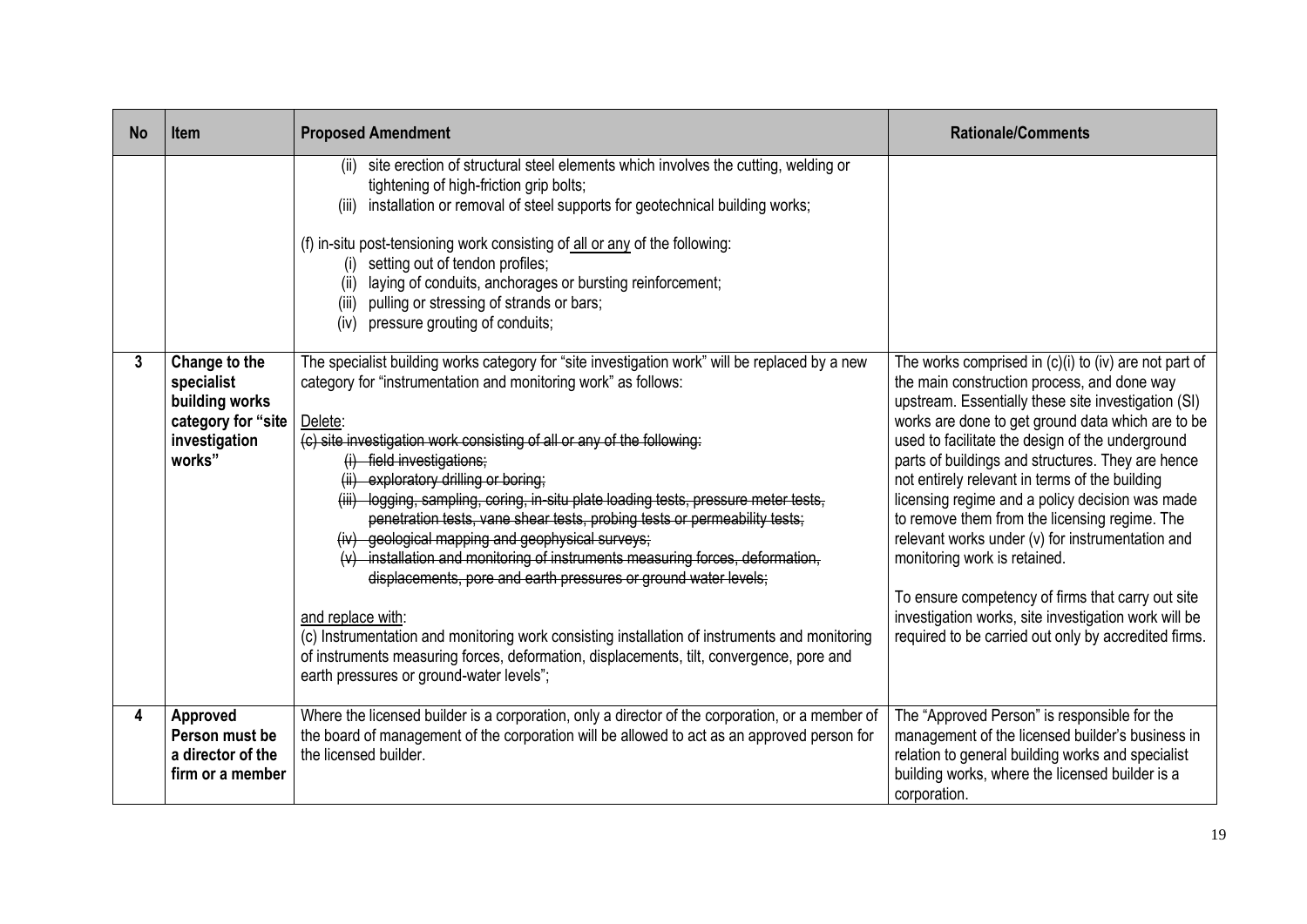| <b>No</b> | <b>Item</b>                   | <b>Proposed Amendment</b> | <b>Rationale/Comments</b>                                                                                                                                                                                                                                                                                                                                                                     |
|-----------|-------------------------------|---------------------------|-----------------------------------------------------------------------------------------------------------------------------------------------------------------------------------------------------------------------------------------------------------------------------------------------------------------------------------------------------------------------------------------------|
|           | of the board of<br>management |                           | To put in place the accountability of the approved<br>person in this role, an employee who is not the<br>Director or member of the board of management<br>of the corporation will no longer be allowed to act<br>as the approved person. This leaves behind the<br>requirement that the approved person must now<br>be a director or member of the board of<br>management of the corporation. |
|           |                               |                           | This new requirement will apply only to an<br>application for a licence or renewal of licence after<br>these amendments come into force.                                                                                                                                                                                                                                                      |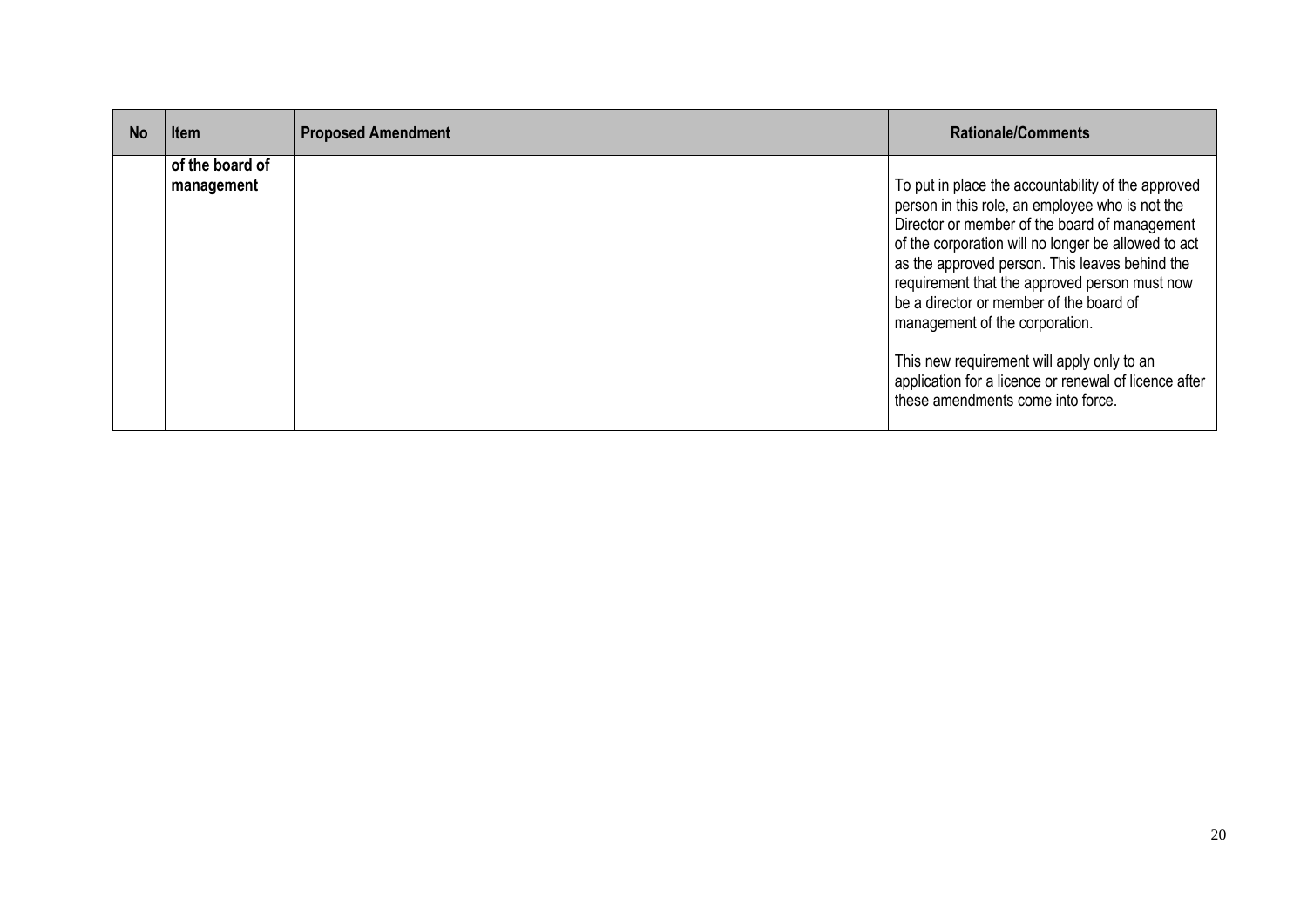#### **Part (D) – Basic Accessibility**

*To provide building accessibility features for additions and alterations. The key proposed amendment is as follows:*

| <b>No</b> | <b>Item</b>                                                                                                                                                  | <b>Proposed Amendment</b>                                                                                                                                                                                                                                                                                                                                                                                                                                                                                                                                                          | <b>Rationale/Comments</b>                                                                                                                                                                                                                                                                                                                                                                                                                                                                                                                                                                                                                                                                                                                                                                                                                                                                                                                                                                                                                                                                                                                                                                                                                                                                                                                     |
|-----------|--------------------------------------------------------------------------------------------------------------------------------------------------------------|------------------------------------------------------------------------------------------------------------------------------------------------------------------------------------------------------------------------------------------------------------------------------------------------------------------------------------------------------------------------------------------------------------------------------------------------------------------------------------------------------------------------------------------------------------------------------------|-----------------------------------------------------------------------------------------------------------------------------------------------------------------------------------------------------------------------------------------------------------------------------------------------------------------------------------------------------------------------------------------------------------------------------------------------------------------------------------------------------------------------------------------------------------------------------------------------------------------------------------------------------------------------------------------------------------------------------------------------------------------------------------------------------------------------------------------------------------------------------------------------------------------------------------------------------------------------------------------------------------------------------------------------------------------------------------------------------------------------------------------------------------------------------------------------------------------------------------------------------------------------------------------------------------------------------------------------|
|           | <b>Basic</b><br>accessibility<br>requirements for<br>additions and<br>alterations (A&A)<br>works to existing<br>commercial and<br>institutional<br>buildings | BCA will issue an order to require building owners to provide basic accessibility features<br>whenever A&A works (requiring plan approval) are proposed in a building. This is regardless<br>of the location of the A&A works and who submits the plans. The features are (a) an<br>accessible building entrance; (b) accessibility at 1st storey; and (c) having at least one<br>wheelchair accessible toilet. This will apply to all existing commercial or institutional buildings<br>with a gross floor area of more than 500 sqm <sup>2</sup> and which are not barrier free. | Since 1990, all new building projects as well as<br>existing buildings undergoing major additions and<br>alterations (A&A) works are required to comply<br>with the requirements specified under BCA's Code<br>on Accessibility in the Built Environment<br>Public sector agencies have taken the lead to<br>provide at least basic accessibility features in<br>public areas, e.g. MRT stations, bus interchanges,<br>libraries, community centres.<br>To encourage private building owners to do<br>likewise, BCA has provided co-funding support for<br>accessibility upgrading to provide at least basic<br>accessibility features.<br>However, there is still a stock of older commercial<br>and institutional buildings that are not barrier-free.<br>With an ageing population, there is a need to<br>accelerate the pace of basic accessibility<br>improvements in buildings. The proposal applies to<br>existing commercial or institutional buildings that<br>are not barrier-free, given that these are<br>frequented more by general public, as compared<br>to industrial or private residential buildings. For<br>example, this new requirement to provide at least<br>basic accessibility will kick in regardless of<br>whether the location of the A&A works is within the<br>unit or at common areas and/ or the A&A works is |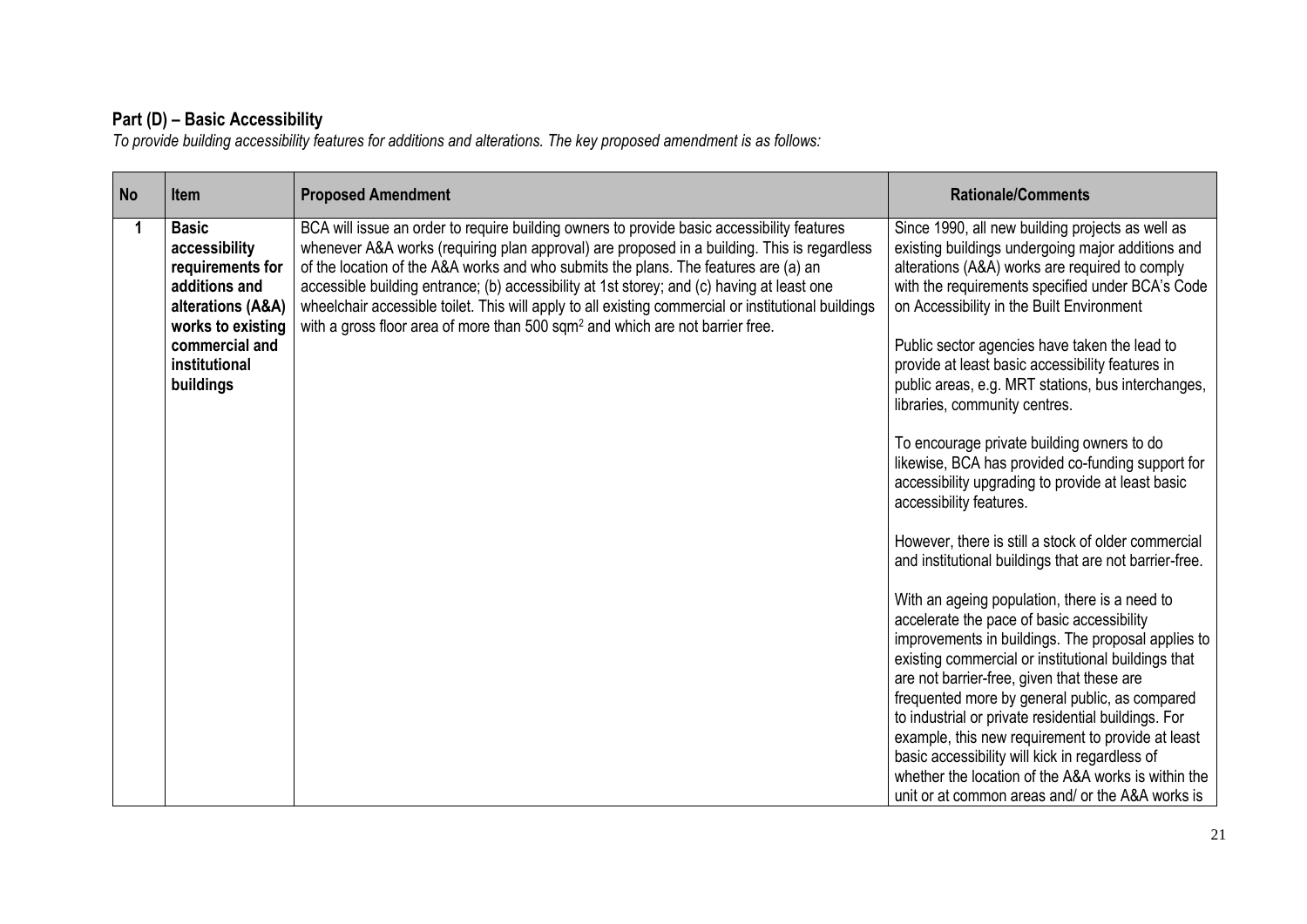| <b>No</b> | Item | <b>Proposed Amendment</b> | <b>Rationale/Comments</b>                                                                                                                                                                                       |
|-----------|------|---------------------------|-----------------------------------------------------------------------------------------------------------------------------------------------------------------------------------------------------------------|
|           |      |                           | carried out at upper storey level and not at first<br>storey level.                                                                                                                                             |
|           |      |                           | This requirement will not be applicable to small<br>buildings with gross floor area of 500sqm or less<br>(mainly shophouses) because spatial/design<br>constraints limit them from meeting the<br>requirements. |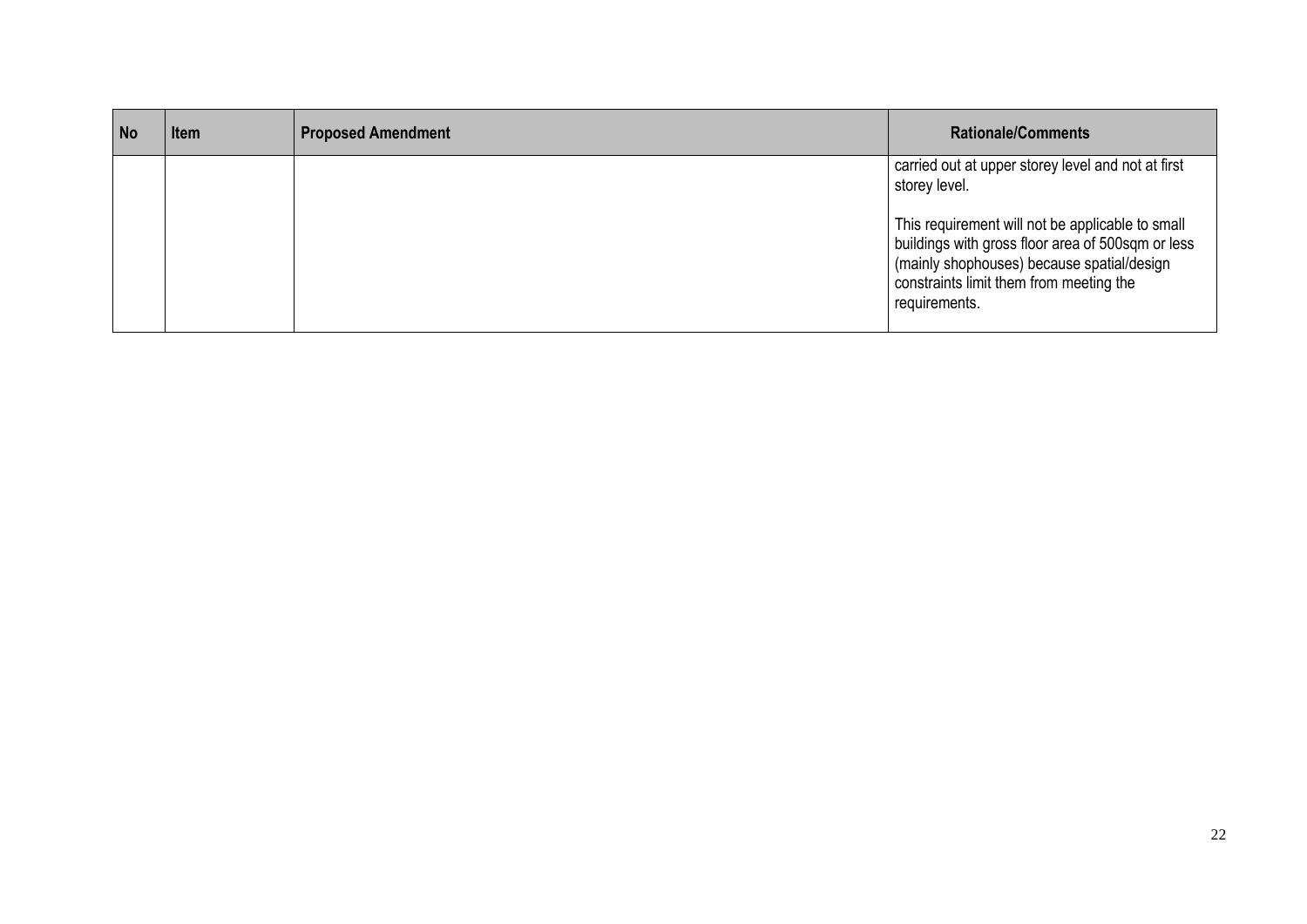#### **Part (E) – Other Provisions**

*These are other provisions included under the Bill:*

| <b>No</b>    | <b>Item</b>                                  | <b>Proposed Amendment</b>                                                                                                                                                                                                                                                                                                                                                          | <b>Rationale/Comments</b>                                                                                                                                                                                                                                                                                                                                                                                                                                                                                                                                                                                  |
|--------------|----------------------------------------------|------------------------------------------------------------------------------------------------------------------------------------------------------------------------------------------------------------------------------------------------------------------------------------------------------------------------------------------------------------------------------------|------------------------------------------------------------------------------------------------------------------------------------------------------------------------------------------------------------------------------------------------------------------------------------------------------------------------------------------------------------------------------------------------------------------------------------------------------------------------------------------------------------------------------------------------------------------------------------------------------------|
|              | <b>Building</b><br>maintenance<br>provisions | Port over building maintenance provisions from BMSMA<br>The existing provisions on building maintenance from the Building Maintenance and Strata<br>Management Act (BMSMA) will be ported over to the BC Act. This would include provisions<br>for:<br>CBC to issue notice to maintain<br>recovery of expenses<br>deposit by building owner<br>appeal<br>• unsafe exterior feature | Currently, requirements on building design and<br>construction are covered under the BC Act, while<br>requirements related to building maintenance are<br>under the BMSMA. The provisions in the BMSMA<br>(Part III) pertain to owners' duties for building<br>maintenance (including lift & escalator<br>maintenance) and powers to compel owners to<br>carry out repairs.<br>The intent in porting over these provisions from the<br>BMSMA to the BC Act is to consolidate<br>requirements over a building's entire life cycle<br>(design, construction, maintenance) under one<br>Act, i.e. the BC Act. |
| $\mathbf{2}$ | Duty to report<br>fallen exterior<br>feature | <b>Reporting fallen exterior feature</b><br>A duty will be introduced to require the person responsible for any exterior feature of a<br>building (e.g. building owners, town councils) to report any incident of a fallen exterior feature<br>to the Commissioner of Building Control.                                                                                            | This is to enhance monitoring of exterior features<br>for safety.                                                                                                                                                                                                                                                                                                                                                                                                                                                                                                                                          |

\*\*\*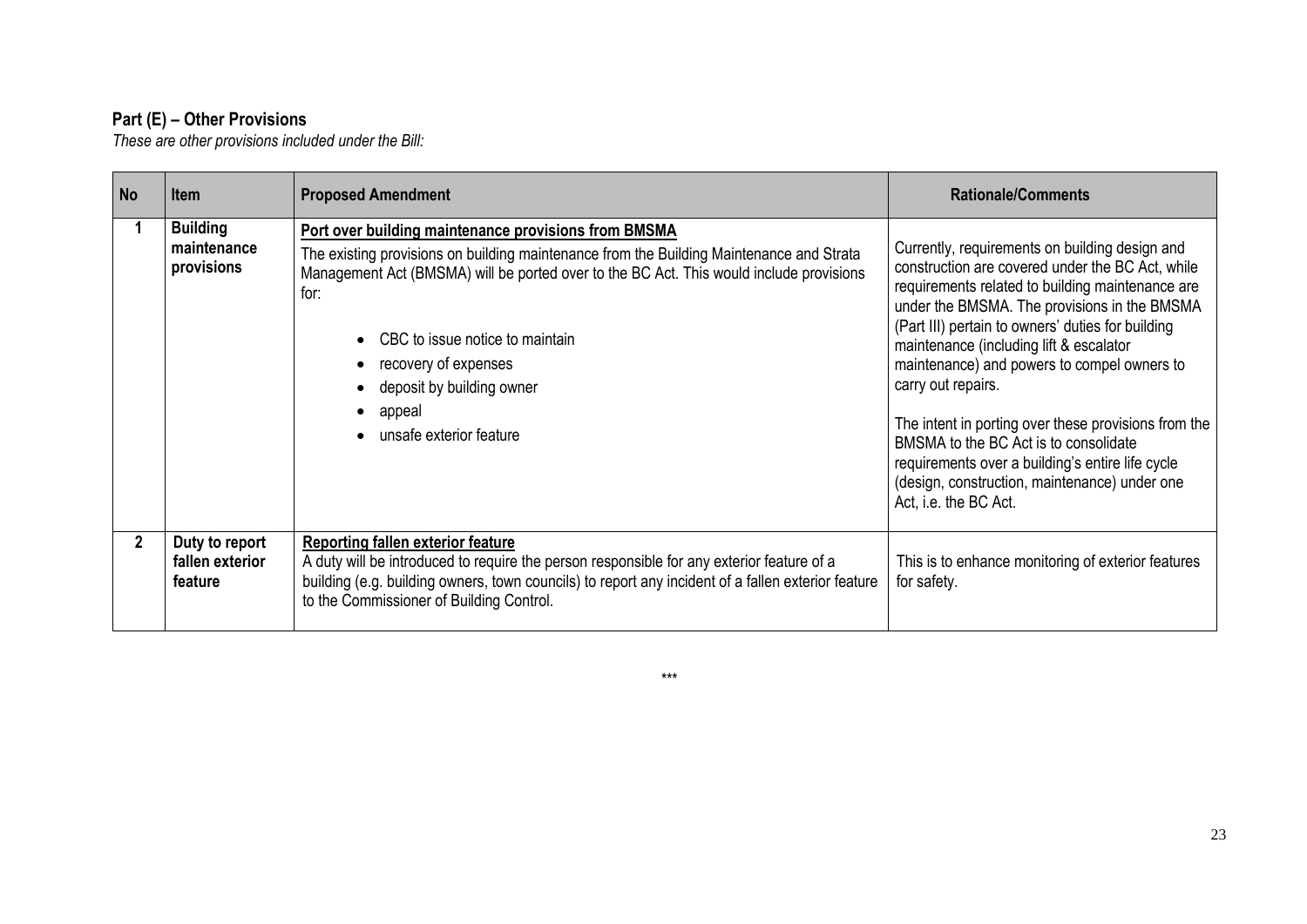#### **CIRCULAR DISTRIBUTION LIST (via e-mail)**

PRESIDENT INSTITUTION OF ENGINEERS, SINGAPORE (IES) 70, BUKIT TINGGI ROAD SINGAPORE 289758 ies@iesnet.org.sg

PRESIDENT ASSOCIATION OF CONSULTING ENGINEERS, SINGAPORE (ACES) 18 SIN MING LANE #06-01 MIDVIEW CITY SINGAPORE 573960 secretariat@aces.org.sg

PRESIDENT SINGAPORE CONTRACTORS ASSOCIATION LIMITED (SCAL) CONSTRUCTION HOUSE 1 BUKIT MERAH LANE 2 SINGAPORE 159760 enquiry@scal.com.sg

PRESIDENT SINGAPORE INSTITUTE OF ARCHITECTS (SIA) 79 NEIL ROAD SINGAPORE 088904 info@sia.org.sg

PRESIDENT SOCIETY OF PROJECT MANAGERS (SPM) MACPHERSON ROAD P.O.BOX 1083 SINGAPORE 913412 societyofprojectmanagers@gmail.com

PRESIDENT SINGAPORE INSTITUTE OF BUILDING LIMITED (SIBL) 20 MAXWELL ROAD #08-06 MAXWELL HOUSE SINGAPORE 069113 josephine@sibl.com.sg

PRESIDENT REAL ESTATE DEVELOPERS' ASSOCIATION OF SINGAPORE (REDAS) 190 CLEMENCEAU AVENUE #07-01 SINGAPORE SHOPPING CENTRE SINGAPORE 239924 enquiry@redas.com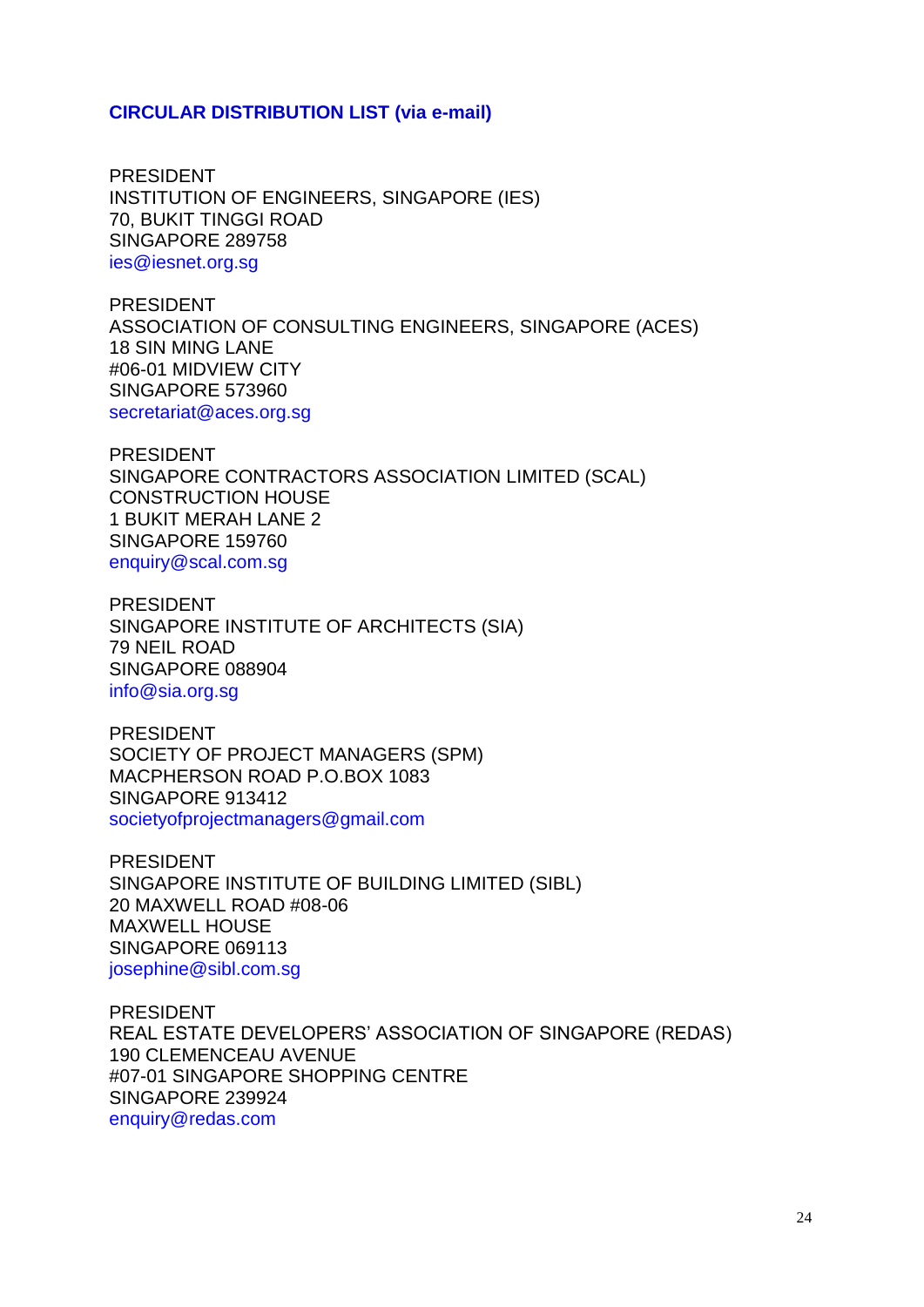PRESIDENT SINGAPORE INSTITUTE OF SURVEYORS & VALUERS (SISV) 110 MIDDLE ROAD #09-00 CHIAT HONG BUILDING SINGAPORE 188968 sisv.info@sisv.org.sg

PRESIDENT SINGAPORE STRUCTURAL STEEL SOCIETY (SSSS) 1 LIANG SEAH STREET #02-11/12 LIANG SEAH PLACE SINGAPORE 189022 secretariat@ssss.org.sg

PRESIDENT GEOTECHNICAL SOCIETY OF SINGAPORE (GEOSS) C/O CMA INTERNATIONAL CONSULTANTS PTE LTD 1 LIANG SEAH STREET #02-11 LIANG SEAH PLACE SINGAPORE 189022 geoss@cma.sg

PRESIDENT PROFESSIONAL ENGINEERS BOARD, SINGAPORE (PEB) 52 JURONG GATEWAY ROAD, #07-03 SINGAPORE 608550 registrar@peb.gov.sg

PRESIDENT BOARD OF ARCHITECTS (BOA) 5 MAXWELL ROAD 1ST STOREY TOWER BLOCK MND COMPLEX SINGAPORE 069110 boarch@singnet.com.sg

DIRECTOR OF INFRASTRUCTURE INFRASTRUCTURE & FACILITY SERVICES DIVISION MINISTRY OF EDUCATION 285 GHIM MOH ROAD BLK C LEVEL 3 SINGAPORE 279622 eng\_wee\_tong@moe.gov.sg

DIRECTOR ENGINEERING DEVELOPMENT AND PROCUREMENT DEPARTMENT PUBLIC UTILITIES BOARD (PUB) 40 SCOTTS ROAD #18-01 ENVIRONMENT BUILDING SINGAPORE 228231 young\_joo\_chye@pub.gov.sg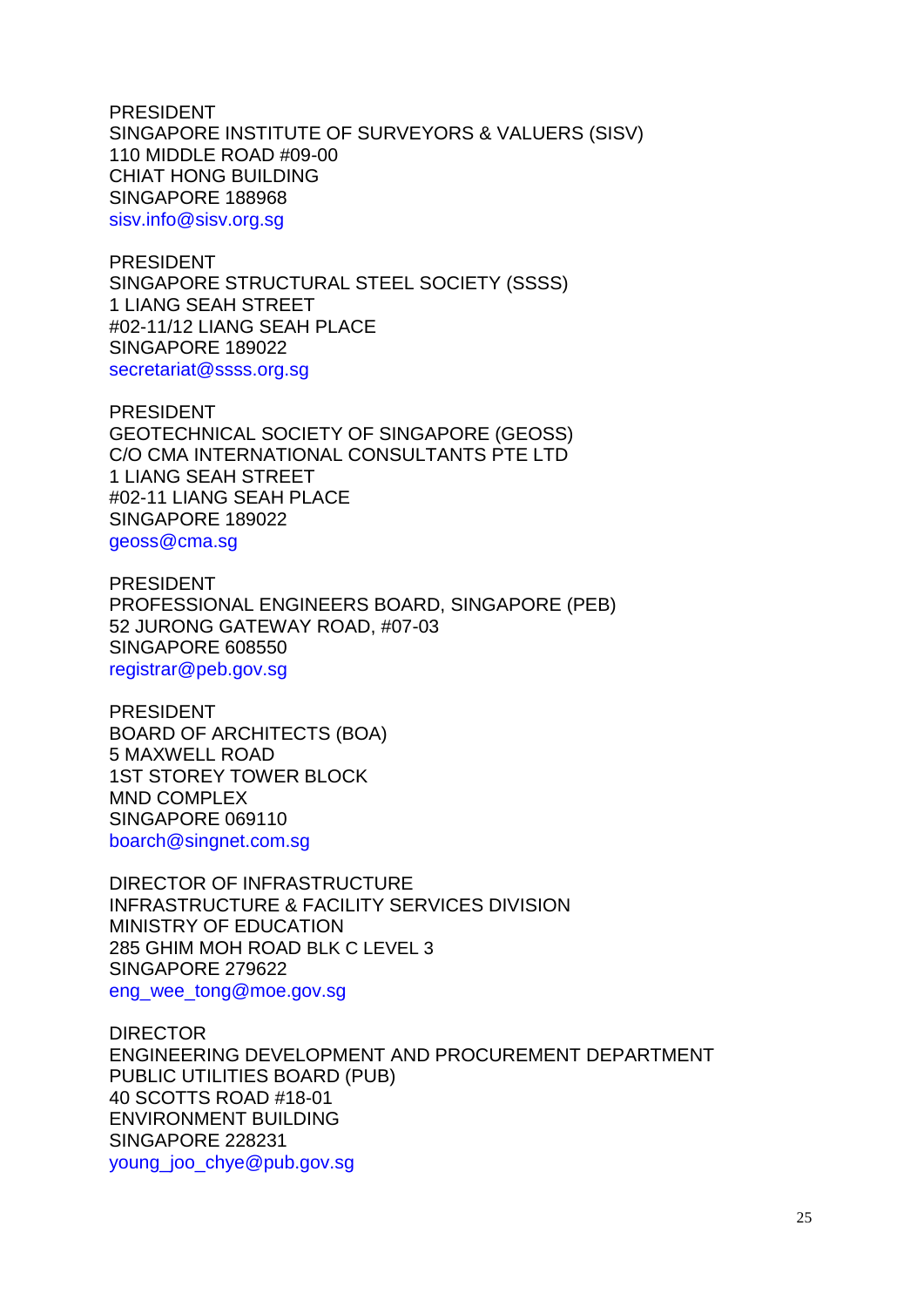DEPUTY CHIEF EXECUTIVE INFRASTRUCTURE & DEVELOPMENT LAND TRANSPORT AUTHORITY 1 HAMPSHIRE ROAD BLOCK 8 LEVEL 1 SINGAPORE 219428 chua\_chong\_kheng@lta.gov.sg

DEPUTY CHIEF EXECUTIVE OFFICER (BUILDING) HOUSING & DEVELOPMENT BOARD (HDB) 480 LORONG 6 TOA PAYOH HDB HUB SINGAPORE 310480 fong chun wah@hdb.gov.sg

CHIEF EXECUTIVE OFFICER URBAN REDEVELOPMENT AUTHORITY (URA) 45 MAXWELL ROAD THE URA CENTRE SINGAPORE 069118 lim\_eng\_hwee@ura.gov.sg

DIRECTOR TECHNICAL SERVICES DIVISION JTC CORPORATION (JTC) THE JTC SUMMIT 8 JURONG TOWN HALL ROAD SINGAPORE 609434 tan\_su\_chern@jtc.gov.sg

DIRECTOR (BUILDING & ESTATES MANAGEMENT) PEOPLE'S ASSOCIATION (PA) 9 KING GEORGE'S AVENUE SINGAPORE 208581 david\_low@pa.gov.sg

PRESIDENT THE TUNNELLING AND UNDERGROUND CONSTRUCTION SOCIETY SINGAPORE (TUCSS) C/O CMA INTERNATIONAL CONSULTANTS PTE LTD 1 LIANG SEAH STREET #02-12 LIANG SEAH PLACE SINGAPORE 189022 info@tucss.org.sg

PRESIDENT SOCIETY OF ROCK MECHANICS AND ENGINEERING GEOLOGY 1 LIANG SEAH STREET #02-12 LIANG SEAH PLACE SINGAPORE 189022 srmeg@cma.sg